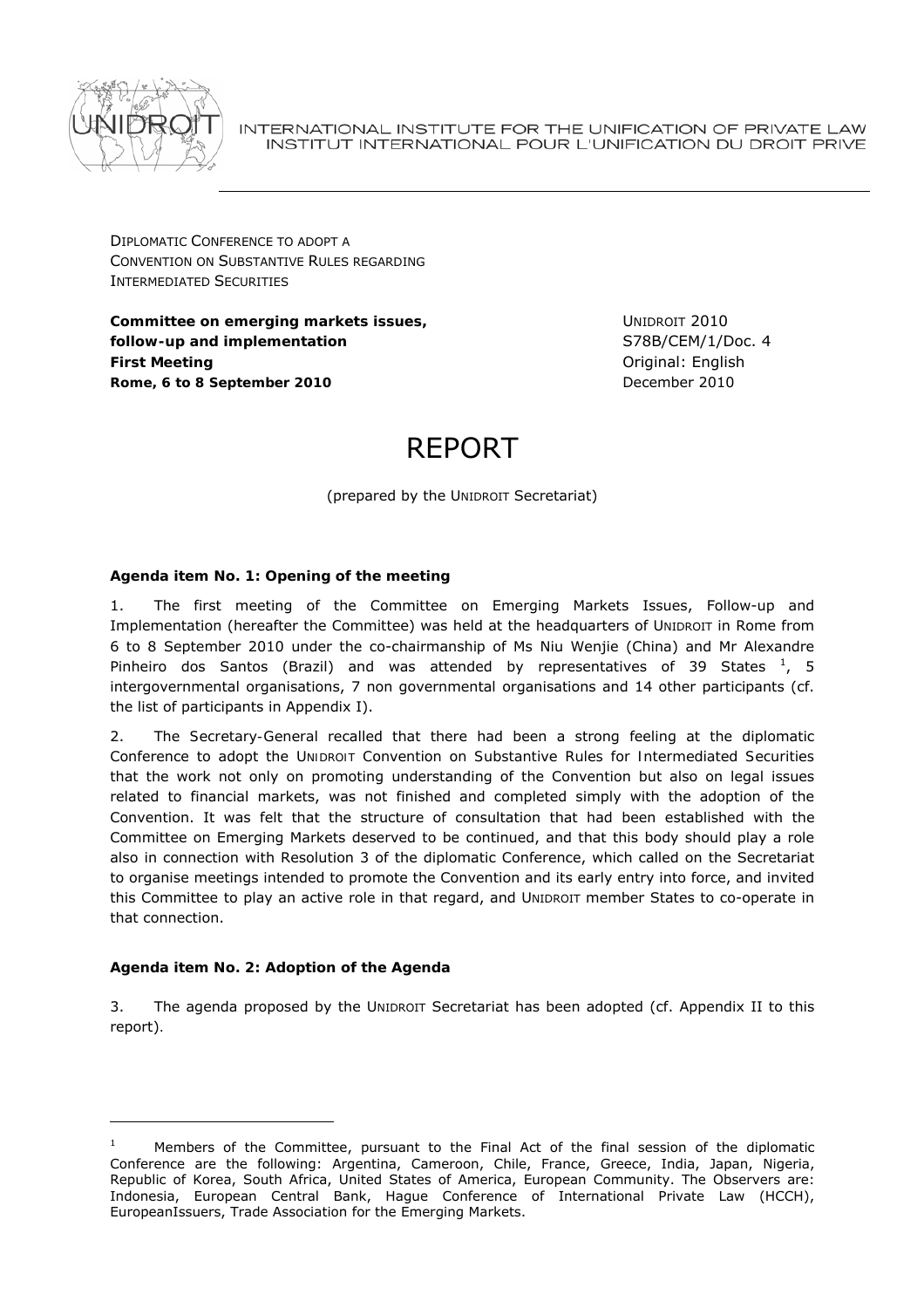#### *Agenda item No. 3 – Colloquium on Financial Markets Law*

4. The Colloquium entitled "The Law of Securities Trading in Emerging Markets – Lessons Learned from the Financial Crisis and Long-Term Trends" took place on 6 and 7 September 2010. Participation in the Colloquium was be open to UNIDROIT member States, as well as to invited guests and speakers (see Appendix I to this report). The purpose of the Colloquium on Financial Markets Law was to consider legal issues on financial markets law and related areas of the law which are not specifically dealt with in the UNIDROIT Convention on Substantive Rules for Intermediated Securities, but which are essential for the proper functioning of financial markets and an adequate incorporation of the Convention into the legal system of a Contracting State. The programme of the Colloquium is reproduced as Appendix III to this report and the presentations, as far as authorised by the speakers, are to be found on the UNIDROIT website at the following page: <http://www.unidroit.org/english/cem1/programme.pdf>.

#### *Agenda item No. 4: Review of the draft "Accession Kit" to the UNIDROIT Convention on Substantive Rules for Intermediated Securities*

5. The *Secretary-General* recalled that the Cape Town Convention, although a very sophisticated and elaborate tool, was by far a less complex instrument than the Geneva Securities Convention. In its function as Depositary, UNIDROIT had produced a guidance document for countries that ratified the Cape Town Convention which most Contracting States had found very helpful in assisting them to prepare their declarations under the Cape Town Convention. It was felt to be a good idea to provide similar guidance for the Geneva Securities Convention that would explain what kind of declarations were possible, what they could cover, how they should be formulated, in which cases one would use them, and that would reproduce the forms that countries might wish to use in doing so. The Secretariat could produce such a document under its own authority, issue it as a Secretariat document, and the Secretary-General would have the power to amend it as necessary.

6. It differed from the declarations memorandum under the Cape Town Convention in two ways. The first was that it provided more information on the background for the declarations, basically in order to try to explain why a declaration was possible in a particular situation, and what a country would achieve by submitting any given declaration. In presenting that background, the document relied heavily on the Official Commentary to the Geneva Securities Convention which explained the policy choices made in the Convention, and it should most emphatically not be regarded as a document to interpret the Convention. Its purpose was solely to assist legislators in implementing the Convention.

7. The second difference regarded a part that did not exist in the Cape Town declarations memorandum and was intended to draw the legislators' attention to areas of the law not dealt with in the Convention but to which the Convention itself referred. It was simply an invitation to those in charge of implementing the Convention to bear in mind that in the process of implementing the Convention they might need to have a look at this or another area of the law to make sure that the relevant provision of the Convention was properly connected to the domestic law.

8. This part of the document was presented in a rather summary manner, so as to invite discussion by the Committee as to whether it considered this kind of document useful, whether it was right in its present form or whether it should have more, or less, detail. If the consensus in the Committee were to be that this second part was not needed, it would be dropped. If, on the other hand, the consensus were to be that the second part should actually become a separate document and be developed further, or even that the second part should become a completely different, separate project, for example a legislative guide, this choice would be brought to the attention of the Institute's governing bodies. In the meantime, this particular document might perhaps serve as an initial roadmap.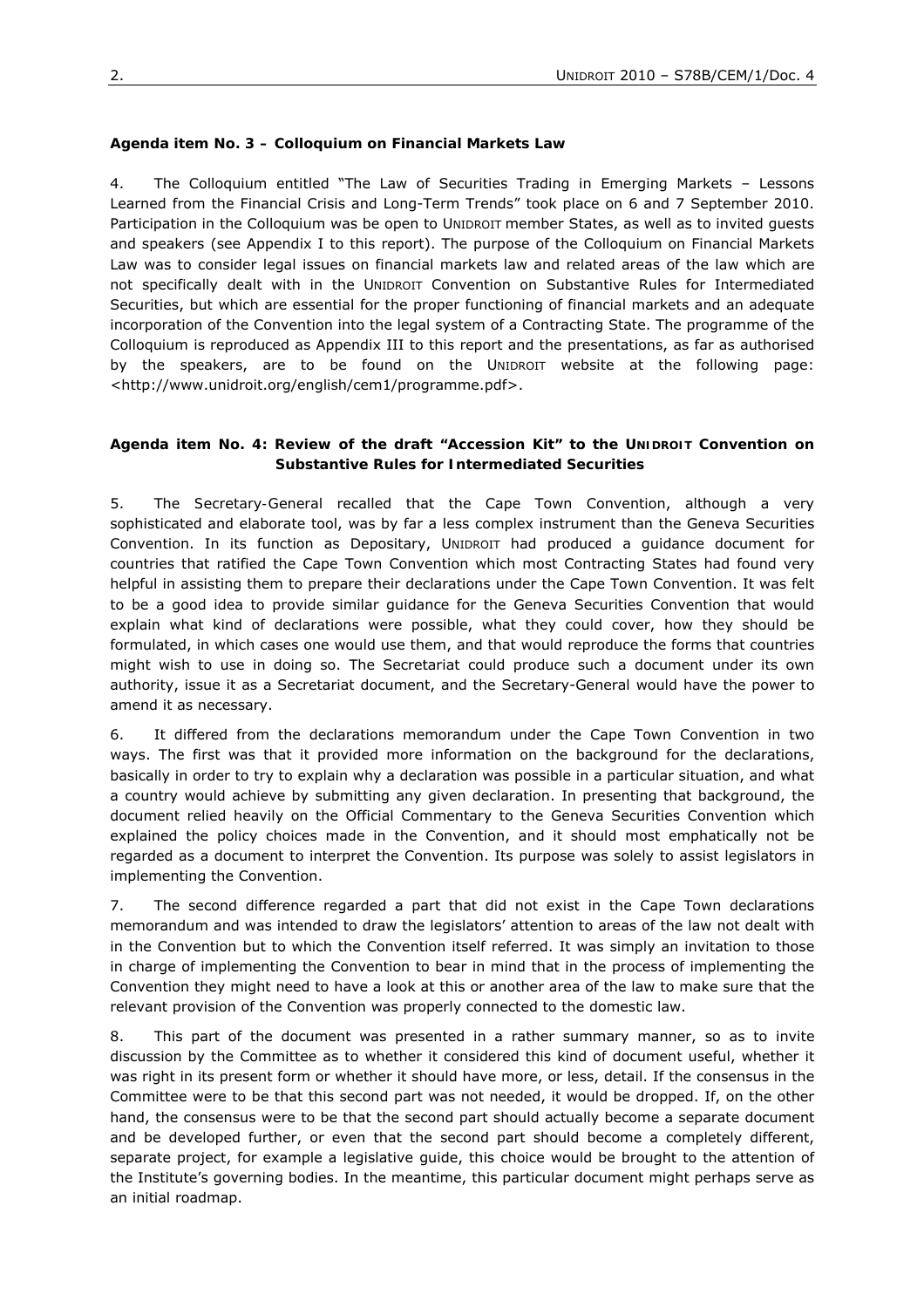9. The *representative of South Africa* thanked the Secretariat for having prepared the document, which was felt to provide useful practical guidance, for instance, as it explained the implications of the different types of declaration. The *representative of the European Commission* endorsed this statement, reiterating that this was an extremely useful exercise, in particular the first part which enhanced easy handling of the declaration mechanism, as well as its plain reference to the Official Commentary, which allowed users to have the guidance together with the declaration document in the right place and so avoid constant backwards and forwards reference. As to the second part, this was also useful in principle, but it was still only a draft and the European Commission would expect it to be fleshed out so as to enhance its guiding force. At this point in time, it asked questions rather than gave answers. It might be useful, possibly as an ongoing process, that the answers be given with examples attached. In principle, however, the Commission felt that both parts were extremely useful and would also appreciate being taken through the document chapter by chapter. The *representative of France* agreed, but referring to Part Two of the document, wondered as to the way in which it could be revised. There could be a concern that Part Two would be a sort of Official Commentary in brief, and care should be taken to prevent a situation where what was written in Part Two actually prevented legislators from taking a serious look at the Official Commentary itself.

10. Commenting on the nature of the document, the *Secretary-General* stated that were the Committee to consider that the document should ideally be subject to some form of approval, it might consider perhaps splitting the document in two. For the declarations part, he would strongly urge the Committee to leave it as a Secretariat document since in practical terms, this was the most efficient way of proceeding. As to Part Two of the document, it might either be studied independently by the Secretariat or become something of a different nature that would have to go through a process of intergovernmental discussion, negotiation and approval. That was entirely in the hands of the member States and the governing bodies of UNIDROIT to decide.

11. In the ensuing discussion, the *representative of France* expressed a preference for the document to be split into two parts. It was absolutely relevant, considering UNIDROIT's depositary role, to have flexibility in the first part for the declaration process. The *representative of Brazil* inquired whether this model of declaration / accession kit had already been used in the Cape Town Convention, and if so, whether reference was made therein to sources of law outside the Convention. The *representative of India* praised the document as giving useful guidance to States wishing to join the Convention, and agreed with earlier speakers that the Secretariat should have greater control over Part One of the document, so that it might be best to split it into two separate documents.

12. Replying to the question put by Brazil, the *Secretary-General* stated that Part Two was in a way new territory for the Secretariat. The Cape Town declarations memorandum merely indicated that there were references to other applicable law but did not enter into detail of what that law entailed, what it involved, and what kind of policy options it made. However, a repeated criticism in connection with this Convention had been that there were so many references to non-convention law, that the harmonisation effort had not been taken far enough, that too many things had been left unregulated and for other law outside the Convention, and this was why it had been suggested that it might be useful to have a document that would discuss just what were the other areas of the law, how much was left for them to regulate, etc.

13. The *representative of Switzerland* declared that his country also supported the idea that Part One was fully within the province of the Secretariat and that it should be updated when the Secretary-General deemed it necessary. Part Two, in turn, involved highly complex, expert work which he would not advocate go through any kind of political process; it should remain within the responsibility of the Secretary-General, but would certainly benefit from more expert input on a broad basis, not in terms of coming to consensus, but rather in terms of producing a document whose purpose was not to create a nice piece of legal doctrine, or a nice sophisticated paper for a great law review, but to be a helpful guide for States that contemplated signing or ratifying the Convention, so as to ensure that what they were adopting as an international instrument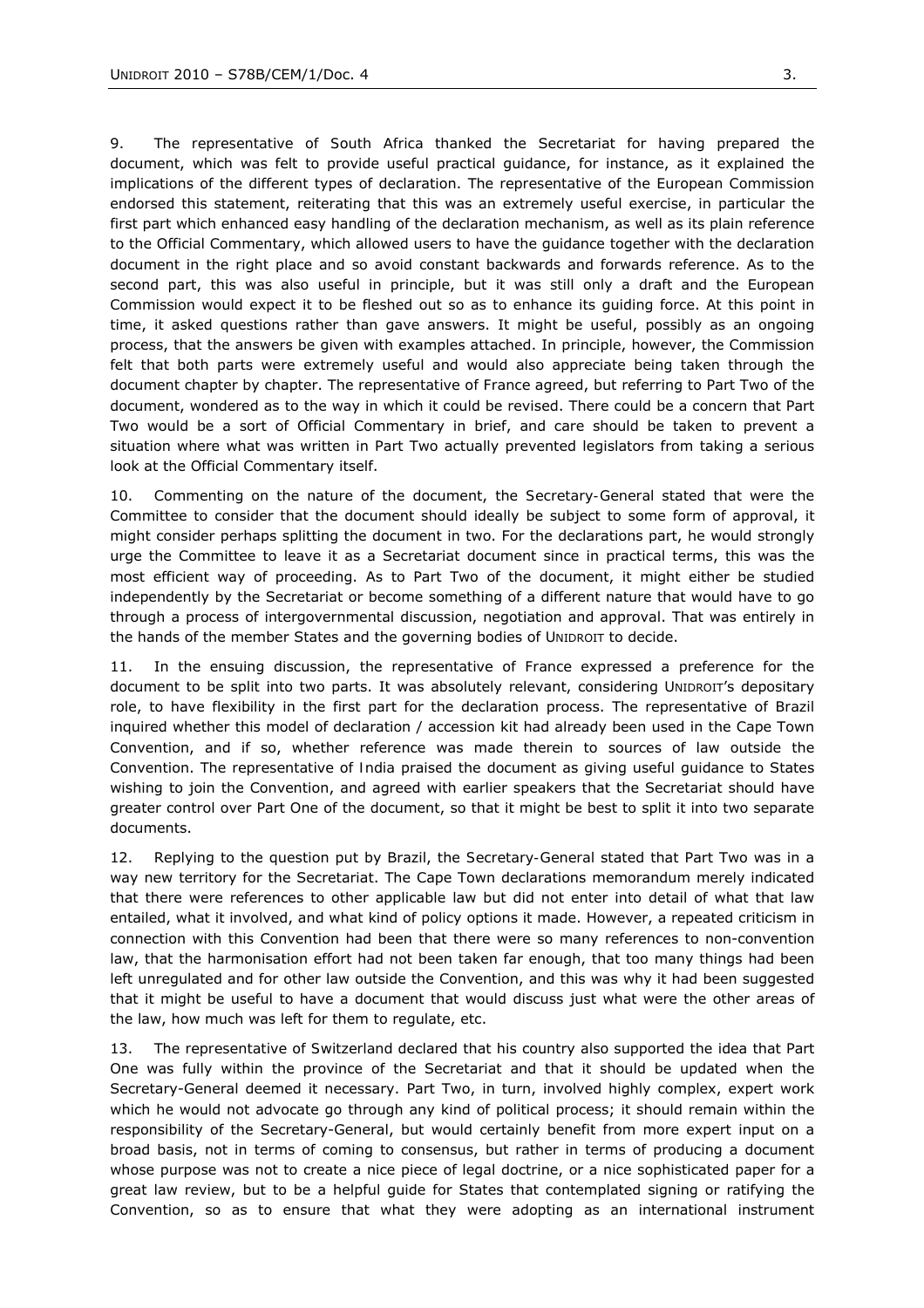dovetailed with their domestic legal system and allow them where appropriate to make the necessary changes to their legal provisions. The *representative of the United Kingdom* praised the document and supported the comments made by the representative of Switzerland. He had found both parts of the document very helpful and did not think that it would be appropriate for some formal process devised for Part Two to restrict the flexibility that now existed.

14. The *representative of the European Commission* agreed that the Official Commentary and the actual Convention were the official texts agreed in the appropriate political process. All international organisations had highly official texts living side by side with additional texts. He agreed with the representative of France that none of the follow-up documents could in any way trump the Official Commentary or the official Convention. He was therefore in favour of leaving it within the authority of the Secretariat to produce such a document. This applied to both parts of the text.

15. The *representative of the Russian Federation* recommended that Parts One and Two be split into separate documents.

16. The *representative of the United Nations Commission on International Trade Law* (UNCITRAL) complimented the UNIDROIT Secretariat both for preparing this useful document and for the very useful clarifications in presenting it. UNCITRAL had mandated its Secretariat to co-operate with the UNIDROIT Secretariat, in particular in matters of secured transactions, and the UNCITRAL Secretariat would be glad to be of assistance within its own area of expertise.

17. The *Secretary-General* noted that while there seemed to be a preponderance of views in one direction as to how to handle Part Two, it would probably be useful to return to that issue once the Committee had gone through the text of Part Two itself. As a prologue to that discussion, he gave a brief explanation of the structure followed throughout the document, detailing the nature and use of the declaration forms and the types of declarations (opt-in, opt-out, and declarations relating to the Contracting States' own law). He stressed that the Secretariat had been at pains to quote straight from the Official Commentary where possible, only adding language of its own where absolutely necessary, and suggested that, since the document was so closely related to the draft Official Commentary, that the draft Official Commentary had been released in its revised version, that member States had until December to submit comments thereon, those States that had already had an opportunity to look at the document might wish to say something at this stage, whereas those who preferred to have more time to study the document would in any event have the same timeframe as existed for the submission of comments on the Official Commentary to make their views known. As to the most appropriate way of moving forward on this particular matter, there were clearly different views on how best to proceed with Part Two. He pointed out in that connection that the UNIDROIT Work Programme included a topic, the so-called *Legislative Guide to enhance trading in emerging markets*, and likewise a proposal for a project on netting that had been recommended by the Governing Council. The General Assembly of UNIDROIT would be called upon to approve the Work Programme for the next triennium, and the Committee members might wish to consider contacting the focal point for UNIDROIT matters within their respective Governments to make known their views on both topics, in order for them to be presented to the General Assembly at the time when the General Assembly approved the Work Programme on 1 December 2010.

*18. The Committee agreed to the Secretary-General's proposal to have a period to comment on the document on the draft accession kit.*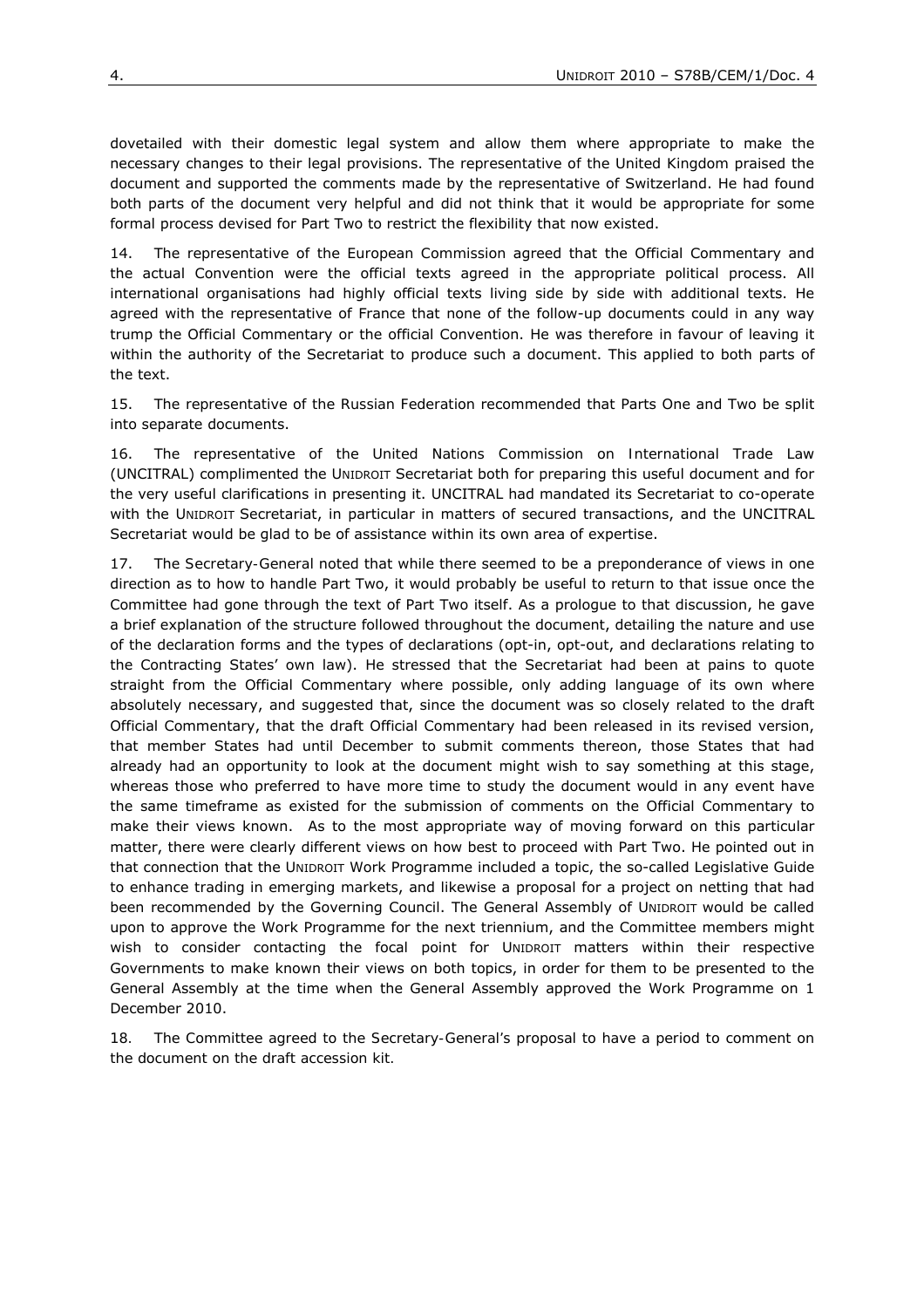### *Agenda item No. 5: Consideration of the reception given to the Convention in the various countries and proposals for its promotion*

19. The *Secretary-General* invited the Committee to comment on the status of the domestic discussion in their countries as regarded the Convention, and perhaps to formulate some proposals as to what might be done to promote awareness of the Convention, as envisaged by Resolution 3 of the diplomatic Conference, with a view to promoting its early entry into force.

20. The representative of France having inquired whether in future the meetings of the Emerging Markets Committee and the evaluation meetings on the UNIDROIT Convention would be systematically organised at regular intervals, the *Secretary-General* replied that Resolution No. 3 of the diplomatic Conference expressed the understanding of the Conference that, following the entry into force of the Convention, UNIDROIT would take reasonable steps to convene evaluation meetings, in principle every 24 months. As soon as the Convention was effectively in force, it was hoped that the evaluation meetings and the Emerging Markets Committee meetings would become one and the same thing. Paragraph 1 of Resolution No. 3 requested the Depositary to make efforts to organise meetings to promote awareness and understanding of the Convention and to assess its continued effectiveness in line with relevant contemporary developments. This was the nature of this meeting.

21. The *representative of South Africa* declared that the Convention had been well received in her country. South Africa had started to draft legislation to align it with the principles contemplated in the Convention and was set to go through the parliamentary process. No work had as yet been undertaken on declarations pending the meeting of the Emerging Markets Committee.

22. The *representative of India* informed the delegates that India had already had a process of interdepartmental consultations, and stated that the initial examination had shown Indian legislation to be fully in line with the Convention and that no new legislation would be required for India to become a Party to the Convention. Consultations within the Government were proceeding satisfactorily and might soon be completed, after which the matter would be brought before the Cabinet for approval for signature and ratification. Like South Africa, India had not yet started work on the question of declarations, but with the Secretariat document now available it was clear what expected and what needed to be done.

23. The *representative of Nigeria* explained that Nigeria had a committee looking into the Convention and appropriate ministerial briefing had begun. It had also started pondering declarations, but was looking for guidance from the UNIDROIT Secretariat on this first.

24. The *representative of Cameroon* stated that the Convention had been well received in his country and that the only problem now facing the Government was one of guidance. Cameroon intended to incorporate this very important instrument into its domestic legal system as well as promoting it in the Central African sub-region. Cameroon was the only representative on the Emerging Markets Committee of the CEMAC region which encompassed Chad, Cameroon, the Central African Republic, Gabon and Equatorial Guinea, and Cameroon also represented the Economic Community of Central African States (ECCAS) . Their main concern at this point in time was to receive appropriate guidance from UNIDROIT in raising awareness of and disseminating the instrument in the sub-region on the domestic front, as well as technical support in the field of training and new technologies in the financial sector. Cameroon fully supports the proposal made by the Secretary-General to have regular meetings of the Emerging Markets Committee which could but enhance the instrument's chances in his country and sub-region.

25. The *Secretary-General* invited comments from participants on the usefulness of the Colloquium that had preceded the Committee meeting and to indicate whether it might be useful to turn this into an integral part of the Committee's discussions in the future, if they decided to meet regularly themselves. He would welcome their views, given informally, on the Colloquium and whether they felt the discussions there had helped not only to understand the Convention but laid the ground for a possible line of future work for UNIDROIT in the area of financial markets.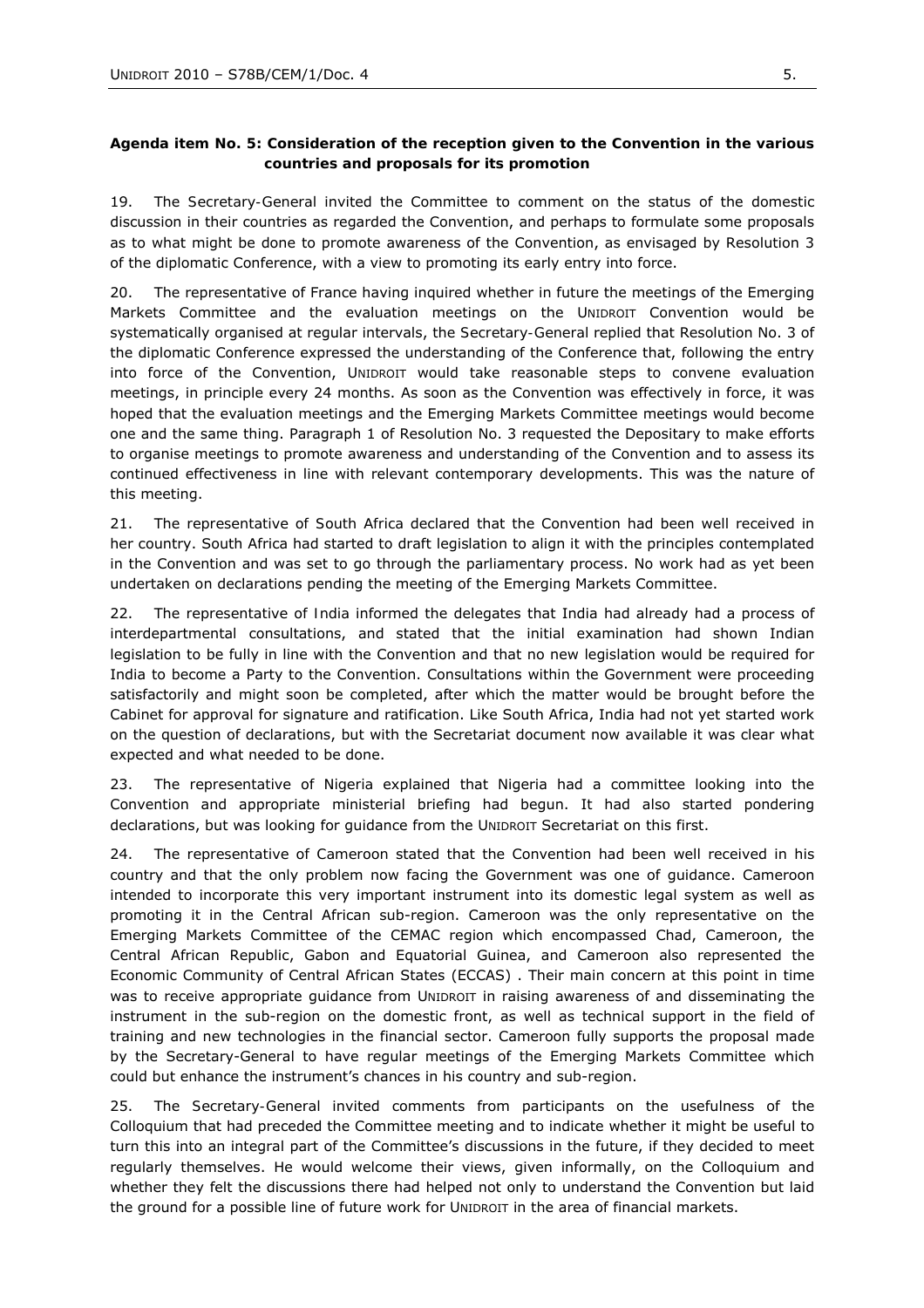26. The *representative of Brazil* reported that Brazil was still organising all the documents, recommendations and opinions for its Foreign Ministry so that they might be submitted to Parliament in due course. It was not expected that any amendments would be needed to clear the way for ratification but the parliamentary procedure might take some time. Brazil was also hoping to stage an event in 2011, in close co-operation with UNIDROIT, with a view to presenting the Convention.

27. The *representative of France* sought confirmation that these meetings were not technically the evaluation meetings set by the Convention, since the Convention was not yet in force, but indicated that France strongly supported the idea of such meetings being held on a very regular basis. While the Convention mentioned intervals of 24 months, with a view to keeping costs down, France considered that budgetary constraints permitting, a period of 12 months would be appropriate. The previous two days' discussion had shown how extremely useful such meetings were, and France strongly supported that such a model be adopted for the future.

28. The *representative of Switzerland* agreed with the idea of regular meetings to promote the Convention and to discuss any issues that arose in the process of examining the Convention, examining domestic laws, and going through the signature and ratification process. While this was resource-intensive, and the resources of UNIDROIT would probably not suffice, other resources might be mobilised for that purpose.

29. The *representative of Nigeria* likewise declared the Colloquium to have been very interesting and relevant to understanding the Convention. He was in favour of more such sessions being held, and felt that most of the areas covered were quite germane to the issues raised in the Convention.

30. Comments having been invited on the proposal made by the representative of France and the Secretary-General regarding the meetings, and on details such as the periods and scope of the meetings, the *representative of South Africa* pronounced herself in favour of more meetings but urged the Committee to signal very clearly that the follow-up work was just to enhance understanding of the subject-matter, not to break down or take anything away from what had already been accomplished with the Geneva Securities Convention.

*31. The Committee approved the proposal regarding the meeting of the following year and requested the Secretary-General, in consultation with interested member States, to explore the possibility of holding such a meeting in one of the emerging market countries members of the Committee.* 

#### *Agenda item No. 6: Future work by UNIDROIT in the area of financial markets law*

32. The *Secretary-General* pointed out that this consisted of two aspects. One of those he had already referred to, concerning the possible scope of a legislative guide on principles and rules to enhance trading in emerging markets. This was a topic already in the UNIDROIT Work Programme, and although work had not effectively started since there was some work related to the Geneva Convention to complete, the idea was already to start an initial discussion on what such a legislative guide might possibly cover in the future.

33. The second aspect was covered by agenda item 6(b) which set out proposals for an international instrument on netting of financial instruments. In 2009, the Governing Council had requested the Secretariat to produce a more developed study on netting than the one it had seen before, and this study had been submitted to the Governing Council in 2010. The Governing Council had expressed strong support for this project and requested that it be included in the Institute's Work Programme with the highest priority ranking.

# **(a) Scope of a possible legislative guide on principles and rules to enhance trading in emerging markets**

34. The *representative of Switzerland* agreed with other speakers that the Colloquium had been most interesting, but felt that some of the topics discussed were quite remote from UNIDROIT's core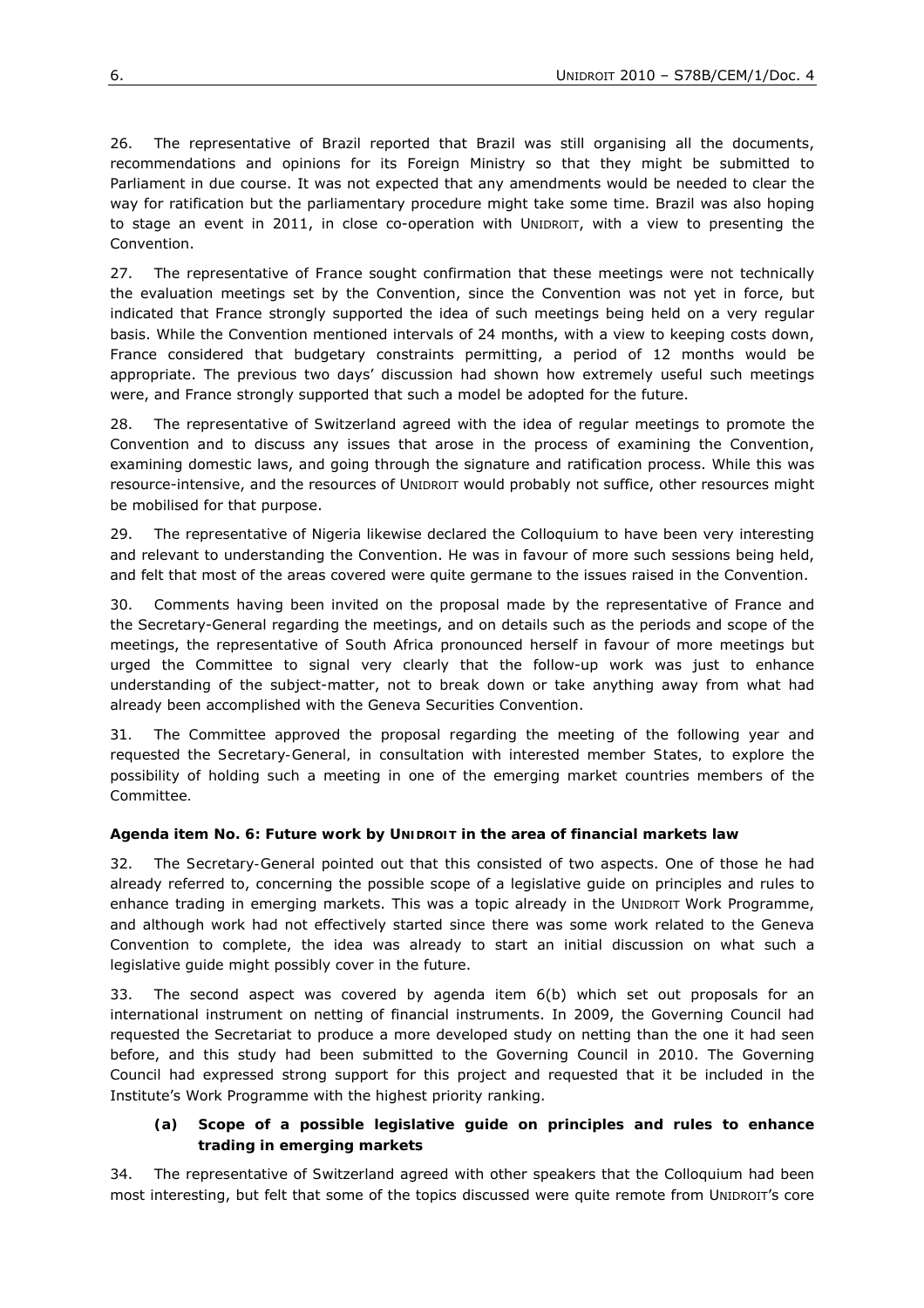expertise. They were definitely connected with trading of securities, market integrity, and so on but they were not core issues on which UNIDROIT has a particular expertise to bring asked the Secretary-General – and possibly also other delegations – what was the scope contemplated for the guide. Was it something along the lines of Part Two of the Accession Kit, dealing with issues quite closely connected with the Convention? Where there was a great deal of explanation to give, help to bring, policy considerations to take into account, or was the intention broader, to include other issues dealing with trade?

35. The *representative of Qatar* returned to a point first raised by the representative of Switzerland. He took the view that at this stage, any future work undertaken by UNIDROIT with respect to securities markets should be linked very much to the Convention. In the Convention, intermediaries played a vital role, and all agreed that intermediaries were subject to regulation in all markets. But the degree of sophistication of such regulation differed very much from country to country, and it would be very convenient if in the future the project focused on regulating those aspects of intermediaries' activities provided for in the Convention, which was holding accounts. He felt that if the idea was to *enhance* trading in emerging markets, any activity that would foster confidence in the markets was bound to contribute very significantly to the objective stated here. Some sort of work regarding intermediaries, and the role expected of them, in this Convention would be very useful.

36. The *representative of the United States of America* shared the view of others that the Colloquium had been extremely useful. For example, it demonstrated beyond any serious question whatsoever that the structure of the Convention would work with a wide variety of legal systems. The discussions had, for example, clearly shown that the Convention structure worked perfectly well in systems as disparate as Japanese, Canadian, Spanish and English law on one of the most controversial and difficult issues during the negotiations, that of property and proprietary rights.

37. On the subject raised by the representative of Switzerland, that of the *scope* of the legislative guide, there would seem to be three broad categories. One category was the matters actually dealt with by the Convention itself, and that generally was the domain of the Official Commentary. That category would include such things as the relationship of the Convention to non-convention law. Another category was what it would refer to – and some of the Colloquium topics fitted into this – as loosely speaking, securities regulation, or financial institution regulation, both of the financial institutions, the entities, or of markets, or even of certain products, like collective investment schemes. This the US representative felt was a matter that would be outside the scope of a legislative guide. It might be useful to mention the range of regulatory frameworks seen around the world, for purposes of context, but the legislative guide should not really go into those areas of regulation, in terms of actually giving concrete examples and details about what States might choose to do. The third category, on the other hand, was within the proper domain of a legislative guide, i.e., private law, like the Convention, but private law which the Convention as a practical matter was unable to harmonise. This would distinguish it from a model law, because by definition those were matters that it had been concluded could not be harmonised, so there would have to be some menu approaches and alternatives presented. Finally, within the legislative guide's scope, there would seem to be two divisions. One was that relating to secured transactions with intermediated securities. The other was what UNCITRAL had on its radar screen, filling out its legislative guide on secured transactions dealing with certificated securities or dematerialised securities but those *not* in the intermediated securities system, i.e. outside the scope of the Geneva Convention. That still left a large range of private law matters that the Convention did not address, to which it deferred outside the Convention, that would not be within the scope of a secured transactions legislative guide. The United States would encourage the Committee to support the idea of moving promptly towards a legislative guide to supplement the Convention and the Official Commentary, and to at least give serious consideration to the possibility of collaborating on the secured transactions aspect of the project with UNCITRAL.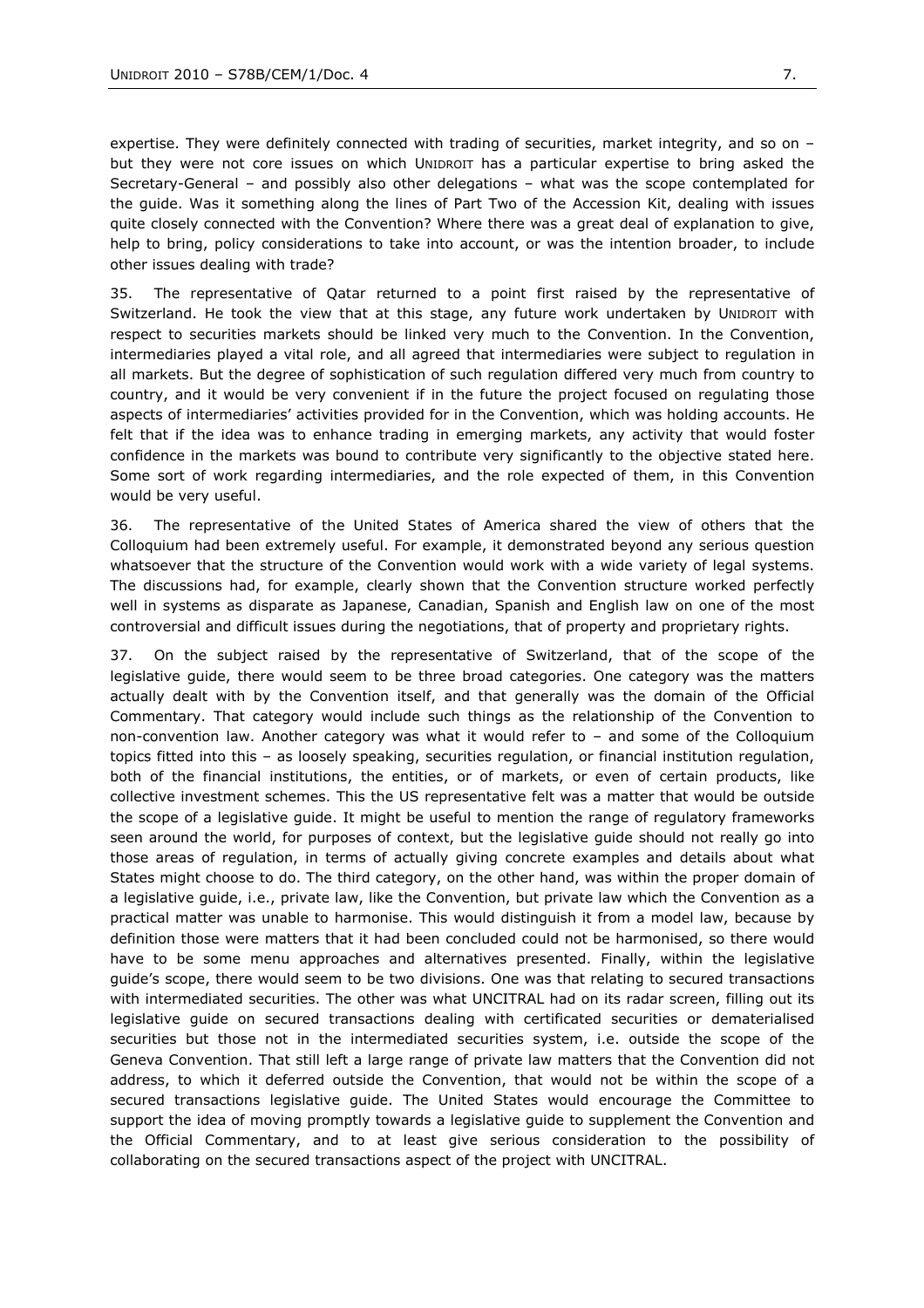38. The *representative of Greece* also took up the point raised by the representative of Switzerland, concurring that there were issues which it would be very interesting to open the discussion on but which belonged to public rather than private law. However, the expertise needed exceeded the possibilities of UNIDROIT, and that of other organisations and bodies would be indispensable in discussing such matters as securities lending, timing of settlement, finality in the system or market usages, etc. So even if these topics were not properly speaking within the main scope of UNIDROIT, they might profitably be discussed.

39. The *representative of France* warned that the two families of issues should not be bundled: a legislative guide was definitely a separate kind of work from the evaluation meetings in particular and from the Colloquium after the adoption of the Convention. As a matter of principle, France favoured harmonisation by means of a legislative guide or a model law, which it felt were susceptible of accelerating the process. France was ready to provide input and relied on the Secretary-General to enlighten it on how to do so and suggest a timeframe for such work.

40. The *representative of Cameroon* stressed that the discussions at the Colloquium had been enlightening in terms of understanding the Convention. Cameroon was a relative newcomer to the world of financial market regulation and with a very young market at home, would need carefully targeted information focusing on capacity-building.

41. Responding to these various comments, the *Secretary-General*, turning first to the representative of France and his question as to the relationship between these meetings and other future work, stressed that in the future, it would be made quite clear that any meeting to discuss the legislative guide would be held for efficiency purposes back to back with the other meetings, but that they would continue to be two separate meetings. One would be a meeting in the formal framework of the diplomatic Conference, and the other would be a line of work established by UNIDROIT, recommended by the Governing Council and approved by the General Assembly, but germane and intellectually complementary to, but separate from, the Geneva Convention process.

42. A second point was the representative of the United States' reference to two of the legislative guides prepared by UNCITRAL, one on secured transactions and one on insolvency. What UNIDROIT conceives was something similar to that type of work and would present different options rather than a work of unification. The experts that would be involved in advising the Secretariat in the preparation of this legislative guide would probably advise this approach in respect of areas of the law that, as the delegate of Greece had pointed out, were central to but not really part of the Institute's mandate. It would then have to be decided with which level of detail these should be dealt with: would a reference be enough, would it be sufficient to refer to the work of standardsetting organisations, should there be a short or a broader discussion? Once work has started, these matters would become clearer. In any event, as the delegate from Switzerland had surmised, the point of departure were those areas of the law immediately connected to, but not directly or comprehensively dealt with in, the Geneva Securities Convention.

#### **(b) Proposal for an international instrument on the netting of financial instruments**

43. Mr *Philipp Paech*, Senior Research Fellow at the Institute for Law and Finance, University of Frankfurt, and former staff member of UNIDROIT, lately Seconded Expert to the European Commission, introduced this item. His presentation, which focused on the possible scope and objectives of an international instrument on the private law framework for netting, was based on his report on "Systemic risk, regulatory powers and insolvency law - The need for an international instrument on the private law framework for netting", which was submitted to the UNIDROIT Governing Council at its May 2010 session and transmitted to the members of the Committee prior to this meeting (UNIDROIT 2010 – S78B/CEM/1/Doc. 2).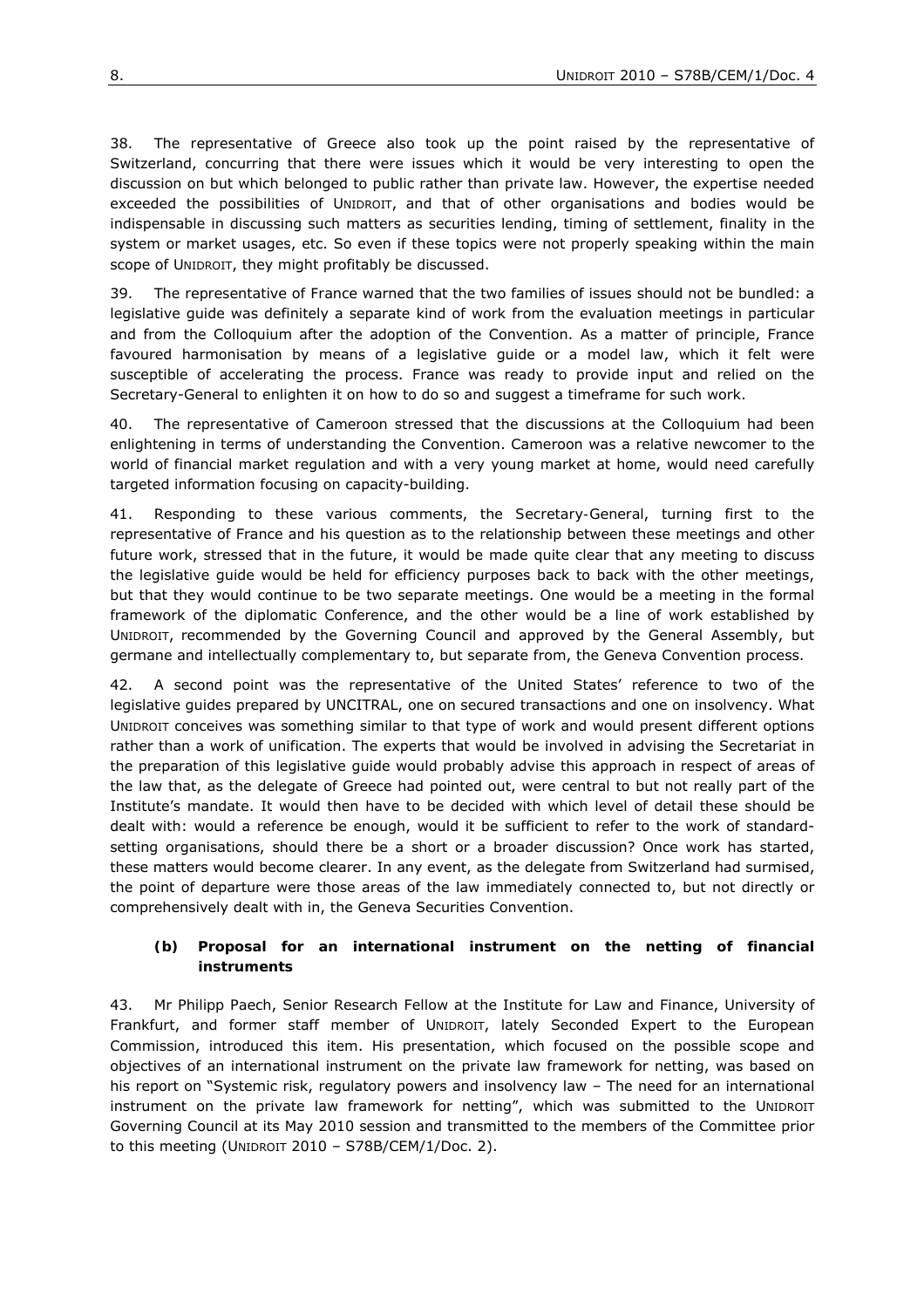44. In the discussion that ensued, representatives expressed overwhelming support for UNIDROIT taking up the project as a matter of priority and pointed out several important issues that would need to be considered as work proceeded. The *representative of Canada* noted, for instance, the fundamental policy question as to whether, in the event of insolvency of a bank with a number of outstanding financial contracts, the power of the regulator to stay termination for a couple of days and to transfer the financial contracts to another institution would apply to all financial contracts, preventing the regulator from cherry-picking.

45. The *representative of the United States* noted that to his knowledge, there was a 24-hour moratorium involved, the relevant institution being required to decide whether it wanted to assign to another person all the contracts with a particular counter-party, so it could cherry-pick among counter-parties. It did however have to decide that it was either going to keep or assign all the contracts with a particular counter-party. If it assigned them, it would be assumed that the counter-party in question would not be able to exercise the close-out netting. He felt that there might be some middle ground between, on the one hand, instantly closing out everything, with no automatic stay and complete protection, and, on the other hand, the normal solution that would result from the application of rules of private international law. There might need to be declaration mechanisms for various options that certain States would want to have, even though not necessarily strictly regulatory, and one would then have to know which State's law applied to a particular netting arrangement. It would be well to be prepared for something other than "all-ornothing".

46. The *representative of Switzerland* noted that the derivative industry's concern here was not so much that the regulators might impose a stay, but rather that that time should not be available for cherry-picking. That is, if whoever was in charge of the resolution of the bank could use the time to decide which contract would survive and which contract would not, and hence cherry-pick – obviously always in favour of the failing bank –, that would be a problem. In his view, it was what happened during the stay that was important. Moving on to some questions of policy, he focused, first of all, on one variation on the argument of fairness developed by Mr Paech in his address. Although it was the big, sophisticated players that were active in the derivative market which had the ability to monitor their counter-party risk, the fact that they benefited from close-out netting contracts, master agreements, generally, created a disincentive to them to do so. They took more risk than was sensible since they had the possibility of netting. Secondly, he had noted that the European Banking Federation had recently added a protocol to its master agreement to bring into the netting mechanism loans and deposits, i.e. inter-bank loans and deposits, thus extending the close-out netting mechanism from derivate and repo-transactions to a broader scale of unsecured loans, inter-bank lending. UNIDROIT would, therefore, need to consider whether there were any natural limits to netting in terms of the type of operation or contract it should apply to, or whether basically it should be a mechanism applicable to all types of contract. And finally, if loans and deposits did qualify for netting, the earlier argument that the parties that were in the market and had the ability to require a close-out netting agreement were much better placed than ordinary depositors who would just resort to the usual setoff rules and the insolvency limits to setoff, raised a new fairness issue. The question therefore was whether there were, or should be, limits to the types of contract that were eligible for netting.

47. The *representative of Greece* brought up the fact that during the financial crisis closed out banks had undergone stress tests and the perception had been that close-out financial transactions had worked quite well. However, the fragmentation and diversity of standard market documentation had raised many issues. One was the question whether standard market documentation should be harmonised, for example in the event of default, termination, notice, calculation of close-out amounts, procedures for dispute resolution, and so on. He wondered whether all these points would be evaluated, and if so, how, in the light of the close-out netting approach. He also inquired whether asset transfers within the same group of banks on noncommercial terms, as a remedial mechanism in bank re-structuring, would run counter to the proper conception of netting.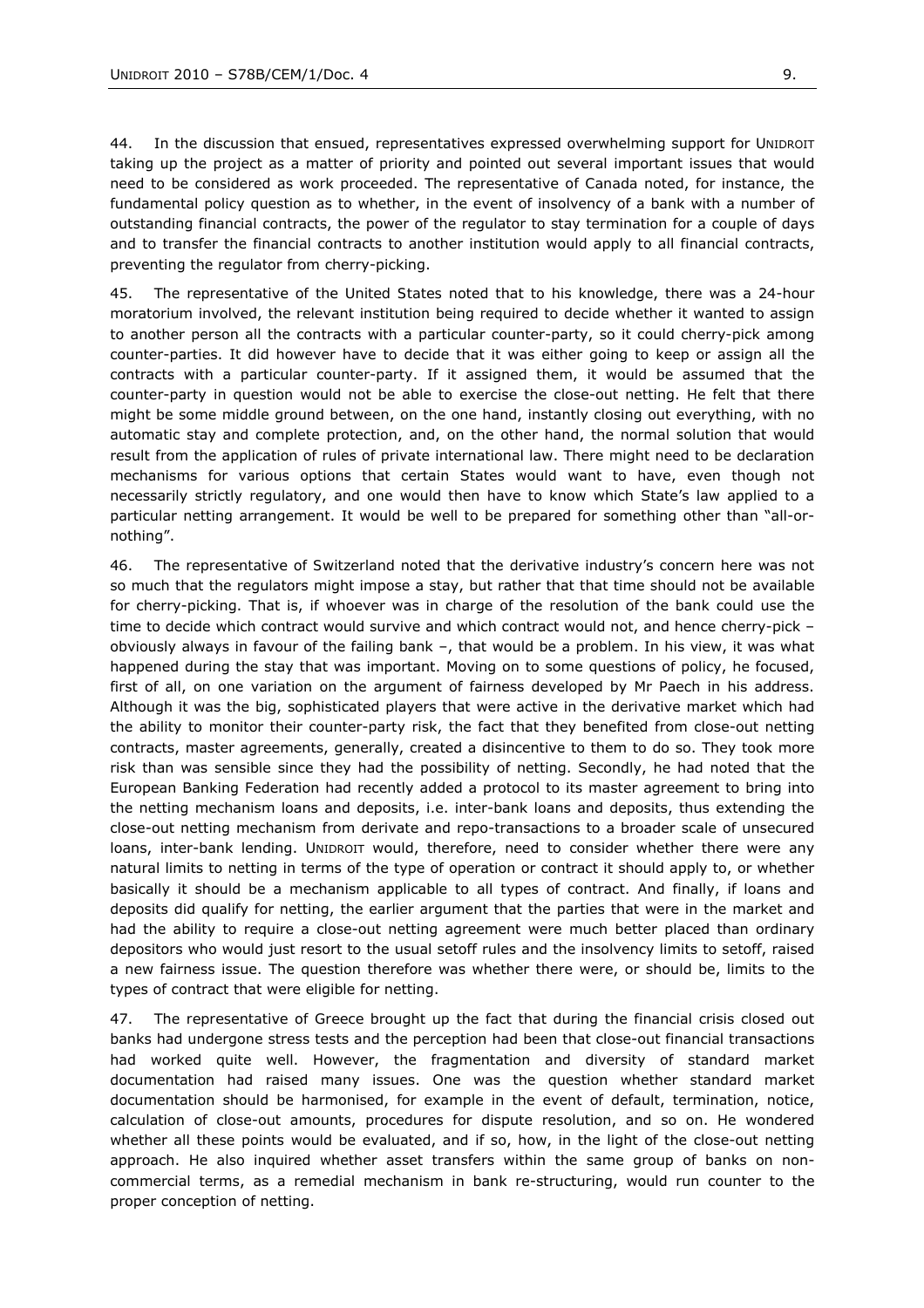48. The *observer from the European Central Bank* congratulated UNIDROIT on taking up this highly topical issue in a situation of financial market crisis. As a general point, he felt it would probably be fair to reflect that while there was a clear focus on an insolvency situation, netting also had a certain justification in default situations which did not entail the actual insolvency of one of the parties. A second point was that, while it was clear that netting had certain beneficial effects and that there might be other implications that deserved close scrutiny on the part of the competent bodies, it would nevertheless also be relevant to look, for example, at the situation of what to do with a failing bank to ensure its orderly winding up. Certainly, it would not do to place too much emphasis on this aspect, which was properly the province of the appropriate regulatory and legislative bodies, but there was still a need for clarity on the positive and possibly adverse implications of netting. In the first place, however, there was not a sufficient degree of certainty on netting as such. For netting to function properly, and to lead to certain consequences in the default situation, first it needed to be certain and predictable, and here a key aspect was the recognition of netting as a tool in financial transactions.

49. The *representative of the Russian Federation* agreed that the question of netting and its regulation was important, especially that of close-out netting. Netting as such could be regulated largely within the contract, provided it did not violate the rights of third parties. Since such violation could occur first of all in an insolvency, Russia was now contemplating incorporating its laws on close-out netting into the insolvency law proper. While it did deal with set-off, Russian legislation currently recognised no such institution as close-out netting. Clearly, the regulation of close-out netting was necessary first of all to serve the interests of financial markets and institutions, but if the close-out netting regime was too liberal, it might leave the field open for fraudulent conduct. In drafting its law, Russia was therefore carefully considering a range of issues: to whom exactly close-out netting should be available (mostly financial institutions but also other legal persons and even physical persons); which contracts might be part of close-out netting and in which spheres (not only the derivative markets but also repo contracts and even simple securities contracts, although bank deposits were not currently being contemplated); to what extent transactions might be claimed and abolished; which was the part of close-out netting; and which should be the moment in time that would be regarded as the moment of expiry of claims and of the formation of the unique debt.

50. The representative of the Russian Federation then turned to another issue, that of preferential transactions and suspicious transactions entered into by the insolvent company just after or just prior to the moment of insolvency. The question was whether such transactions might be abolished even though they were part of close-out netting or whether there should be a degree of immunity. In Russia, the current view was that such immunity might be granted to exchange transactions (transactions on the Stock Exchange, the currency exchange, and so on) and to transactions contracted through a Central Government department. It was also felt that close-out netting should involve first of all the participants in the clearing system: where one of the participants in a clearing system became insolvent, the clearing system itself would fix the moment and initiate the close-out netting procedures. While it should be possible for two participants to have a general agreement between them under which they enter into derivative contracts, purchase contracts, securities contracts, and so on, if at least one of the parties to the agreement is a financial institution, such general agreements should nevertheless also be subject to some additional regulation, including certain general principles that were to be provided by the law (this would also apply to the master agreements used by international organisations). Likewise, where two banks or two brokers contract a general agreement which later becomes subject to close-out netting, that agreement – not each transaction flowing from it – must be registered either on the Stock Exchange or with the self-regulatory securities market organisations. This should be instrumental in stopping the practice of pre-dating contracts. Lastly, as to the moment at which close-out netting was deemed to start, Russia took the view that this should be the very last date before the insolvency was decided by the court, although the contract – and perhaps even the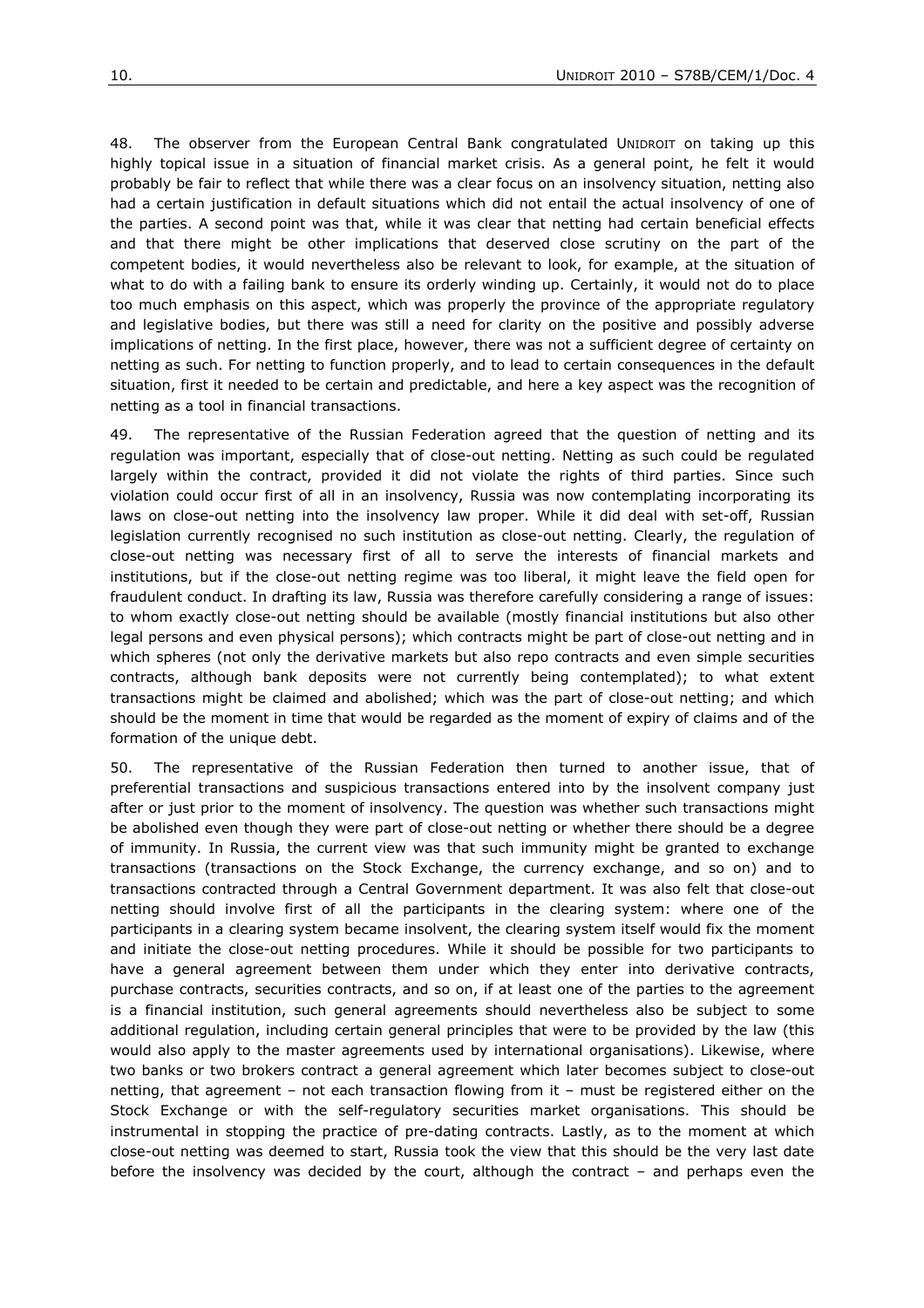rules of the clearing system – might provide for an earlier date. Finally, Russia would for the time being follow a prudent course with regard to the issue of the regulatory moratorium.

51. The *representative of the United Kingdom* pointed out that as regards the European Union, for example, netting protections had been established in relation to collateral agreements or collateral arrangements generally, but also settlement finality and payment finality of security settlement systems. Hence, when thinking about turning off the ability to net, the question should also be addressed as to whether there were situations where a distinction might be made between, on the one hand, a market counter-party and netting arrangements, and, on the other hand, those other systems that have enhanced the ability of, for example, central counter-parties to net. It should also be borne in mind that these various proposals about OTC derivatives being centrally cleared, etc., would increase the flow of transactions through some of these central counterparties. In other words, even with the regulatory exception to the ability to net, a distinction should be made between different policy situations. And finally, a distinction should also be made between multilateral netting made in a context of systems, and multilateral netting made for general market counter-parties, because whereas in the case of systems, multilateral netting was so to say systemically justified, in the case of market counterparties, the issue of cross-affiliate netting had more serious policy implications. Care should be taken to make it very clear what type of netting was being permitted.

52. The *representative of Korea* raised the issue of the effects of settlement netting. Settlement netting or close-out netting was based on the contract, whereas insolvency was based on mandatory regulations. The question was one of contractual close-out netting pre-empting noncontractual but statutory settlement netting. As far as he could see this had not been resolved in other countries either.

53. The *representative of Spain* saw two main problems that should be addressed before the technical aspects of netting were discussed. The first was the question of whether a harmonised instrument was necessary, the second question what kind of instrument was needed, a binding or a non-binding one.

54. The *representative of the European Commission* stated that the crisis had demonstrated that it was necessary to reflect on what was already there in the internal regime and to consider whether extensions or modifications were necessary. In the Commission's view, discussions and efforts to arrive at an understanding at a global level in this area were very important and the time was ripe for them. The Commission would favour an international discussion leading to a nonbinding instrument at this stage, making sure to avoid any conflict between the various Organisations that might be involved. It relied on this Committee to provide the necessary information in this respect so that all the other fora could be contacted to see how best to proceed in this matter.

55. The *Secretary-General* agreed that it was essential not only to avoid duplication of effort but not to start a process that might be perceived as interfering with productive work being done elsewhere, and that there was a very clear understanding as to how far each forum could go within the ambit of its mandate and expertise.

56. The *representative of South Africa* stressed the need to look very specifically at definitions and terminology. As an example, she mentioned the fact that the Convention itself defined the insolvency procedure as a much wider concept, not just insolvency in the very strict sense of the word. Also, there was the question of when in the settlement cycle the net was constituted. When talking about insolvency, was it the court order that would be important? Or would it be the stage before, but when the net was constituted? She reiterated that this was a topic that would deserve spending a great deal of time on, laying the general rules and principles, almost the basics and the fundamentals, before any decision to harmonise or not to harmonise were taken.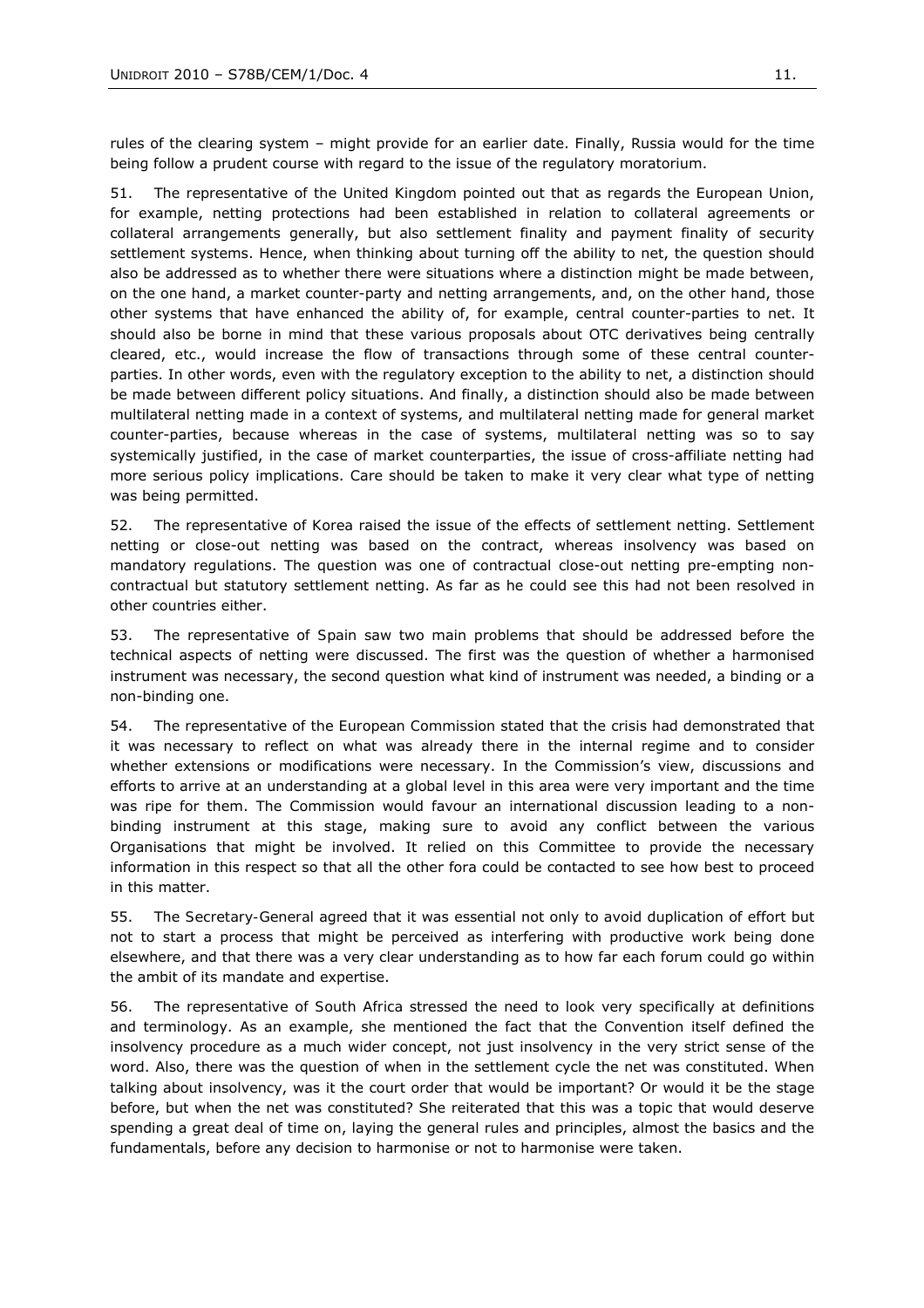57. The *representative of France* took the view that the presentation had described something fundamental which in a single phrase he summarised as compensation being the queen of securities. He had no doubt but that harmonisation was called for, but cautioned that any project would have to be a simple one, addressing simple principles that would be easy to understand and to implement. National authorities would most likely baulk at anything too complex and decline to ratify. He advocated pragmatism and sticking to essentials.

58. The *Secretary-General*, detecting a similar level of interest and enthusiasm for the project as had been evident at the Institute's last Governing Council session, stated that the Secretariat was assuming that this project would be going ahead. By the end of 2010, the Secretariat would have looked very carefully at both process and scope of the project, and would then submit to the Governing Council when it met in May 2011 a very concrete proposal as to how to move the project forward, the timeframe, and whose involvement would be sought from the beginning, and of course the nature of the project itself.

#### *Agenda item No. 7: Other business*

59. No other questions having been raised, the co-Chairpersons closed the meeting.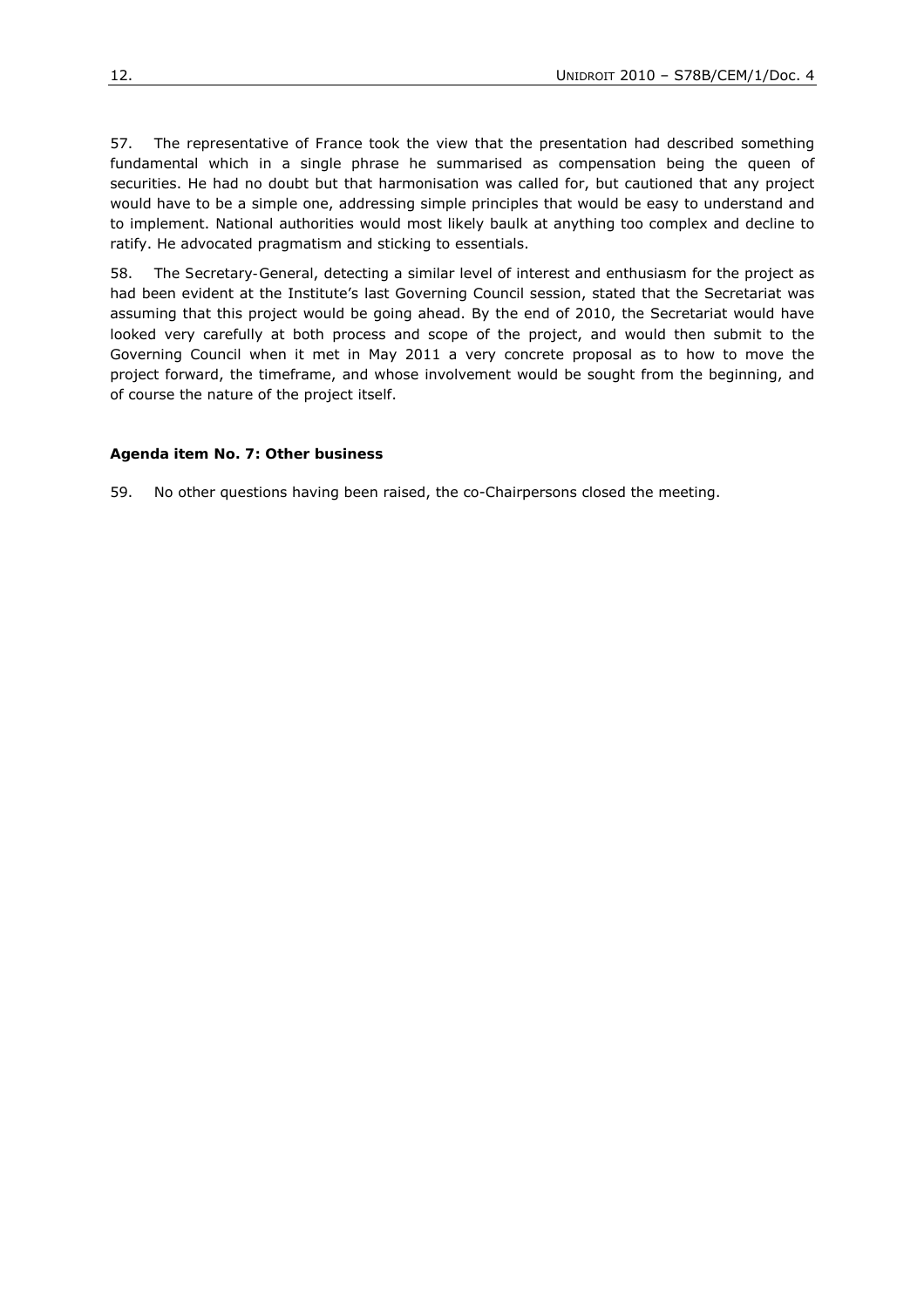1

**APPENDIX I** 

| LIST OF PARTICIPANTS /<br><b>LISTE DES PARTICIPANTS</b>                                                                                                                                                              |                                                                                                                                                                                                                                                            |  |
|----------------------------------------------------------------------------------------------------------------------------------------------------------------------------------------------------------------------|------------------------------------------------------------------------------------------------------------------------------------------------------------------------------------------------------------------------------------------------------------|--|
|                                                                                                                                                                                                                      | STATES / ETATS <sup>*</sup>                                                                                                                                                                                                                                |  |
| AUSTRALIA / AUSTRALIE                                                                                                                                                                                                | His Honour Justice Nye PERRAM<br>Judge of the Federal Court of Australia                                                                                                                                                                                   |  |
| BRAZIL / BRESIL *<br>Co-Chair of the Committee on emerging<br>markets issues, follow-up and implementation /<br>Co-Président du Comité sur les marchés<br>émergents et les questions de suivi et de mise en<br>œuvre | Mr Alexandre PINHEIRO DOS SANTOS<br><b>Attorney General</b><br>Brazilian Securities and Exchange Commission<br>(CVM)<br>Ms Nora RACHMAN<br>Securities Law Expert<br>Mr Paulo Marcos de MORAES<br>Counsellor<br>Embassy of Brazil in Italy                  |  |
| BULGARIA / BULGARIE                                                                                                                                                                                                  | Ms Boyana TRIFONOVA<br>Legal Expert<br>Ministry of Foreign Affairs                                                                                                                                                                                         |  |
| CAMEROON / CAMEROUN *                                                                                                                                                                                                | S.E. M. Dominique AWONO ESSAMA<br>Ambassadeur<br>Ambassade de la République du Cameroun en<br>Italie<br>M. Dieudonné BELLE AMOUGOU<br>Attaché au Secrétariat Général                                                                                       |  |
|                                                                                                                                                                                                                      | Services du Premier Ministre<br>Mme Hélène TCHUENTE KOM<br>Deuxième Secrétaire<br>Ambassade de la République du Cameroun en<br>Italie<br>M. François J. ABE NDZIE<br>Chargé d'études - Assistant<br>Division Affaires Juridiques<br>Ministère des Finances |  |

*<sup>\*</sup>* States indicated by an asterisk are members of the Committee on emerging markets issues, follow-up and implementation */ Les Etats indiqués par une astérisque sont membres du Comité sur les marchés émergents et les questions de suivi et de mise en œuvre.*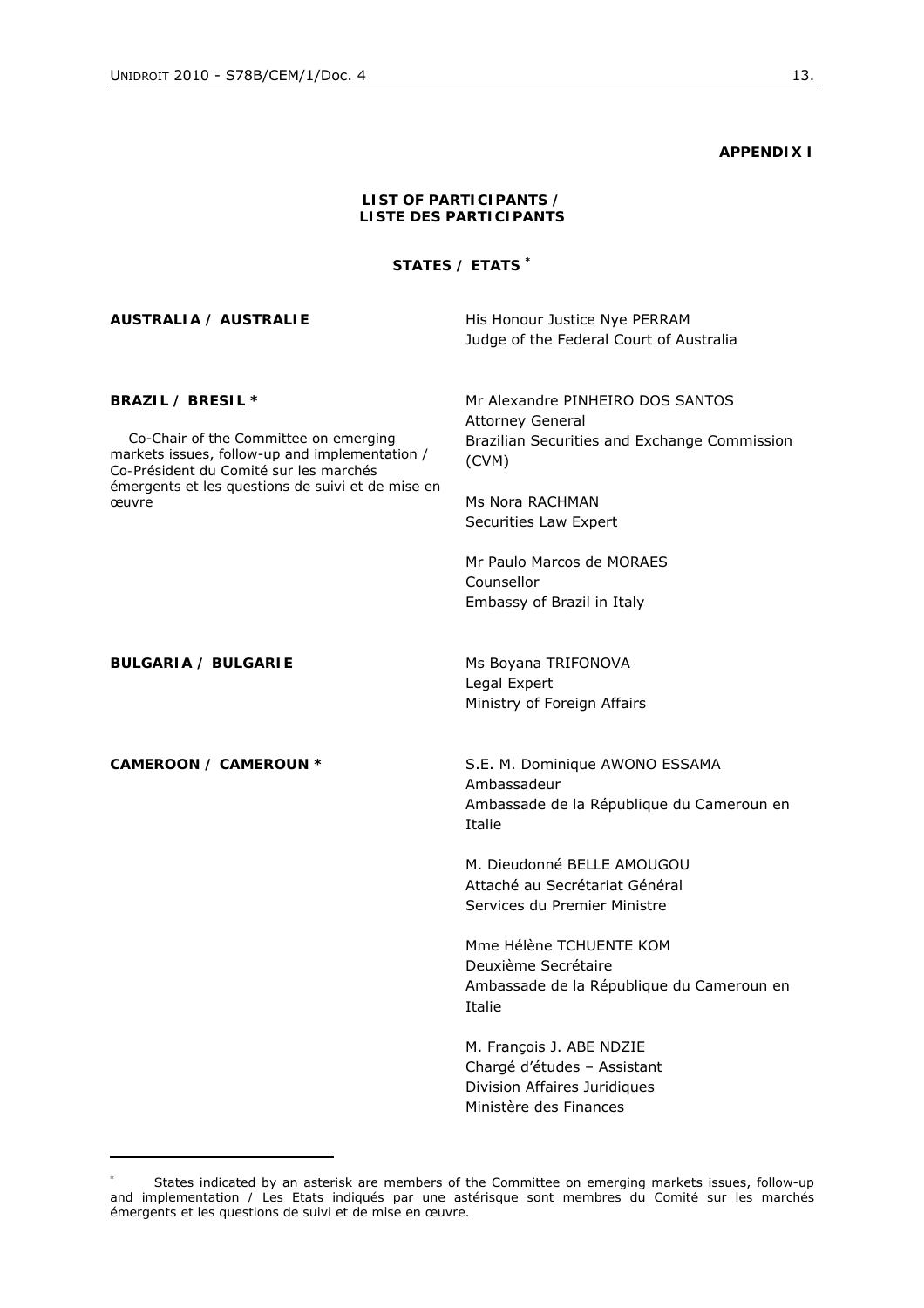Division des études et de Réglementation

| Trésor<br>Ministère des Finances                |
|-------------------------------------------------|
|                                                 |
| Ms Manon DOSTIE<br>Senior Counsel               |
| Department of Justice                           |
| Mr Michel DESCHAMPS                             |
| McCarthy Tétrault                               |
| Mr Rambod BEHBOODI                              |
| General Counsel and Executive Director          |
| General Legal Services<br>Department of Finance |
| Mr Manuel DUSSAULT                              |
| Chief                                           |
| Securities Policy Division                      |

M. Samuel TELA

Cadre

#### **CHINA (PEOPLE'S REPUBLIC OF) /** *CHINE (REPUBLIQUE POPULAIRE DE) \**

 Co-Chair of the Committee on emerging markets issues, follow-up and implementation / *Co-Président du Comité sur les marchés émergents et les questions de suivi et de mise en œuvre* 

Director Legal Affairs Department China Securities Depository and Clearing Corporation Ltd (SD&C)

Financial Sector Policy Branch Department of Finance Canada

Ms NIU Wenjie

**CROATIA /** *CROATIE* Mrs Maja BARBERIĆ Head of Department for Financial System Ministry of Finance

> Mrs Nataša DUSPARA Head of Department Ministry of Finance

Mrs Ivana RAVLIĆ Expert Assistant Ministry of Finance

**CYPRUS / CHYPRE** Mr Iacovos GIRAGOSIAN Counsellor Embassy of the Republic of Cyprus in Italy

CANADA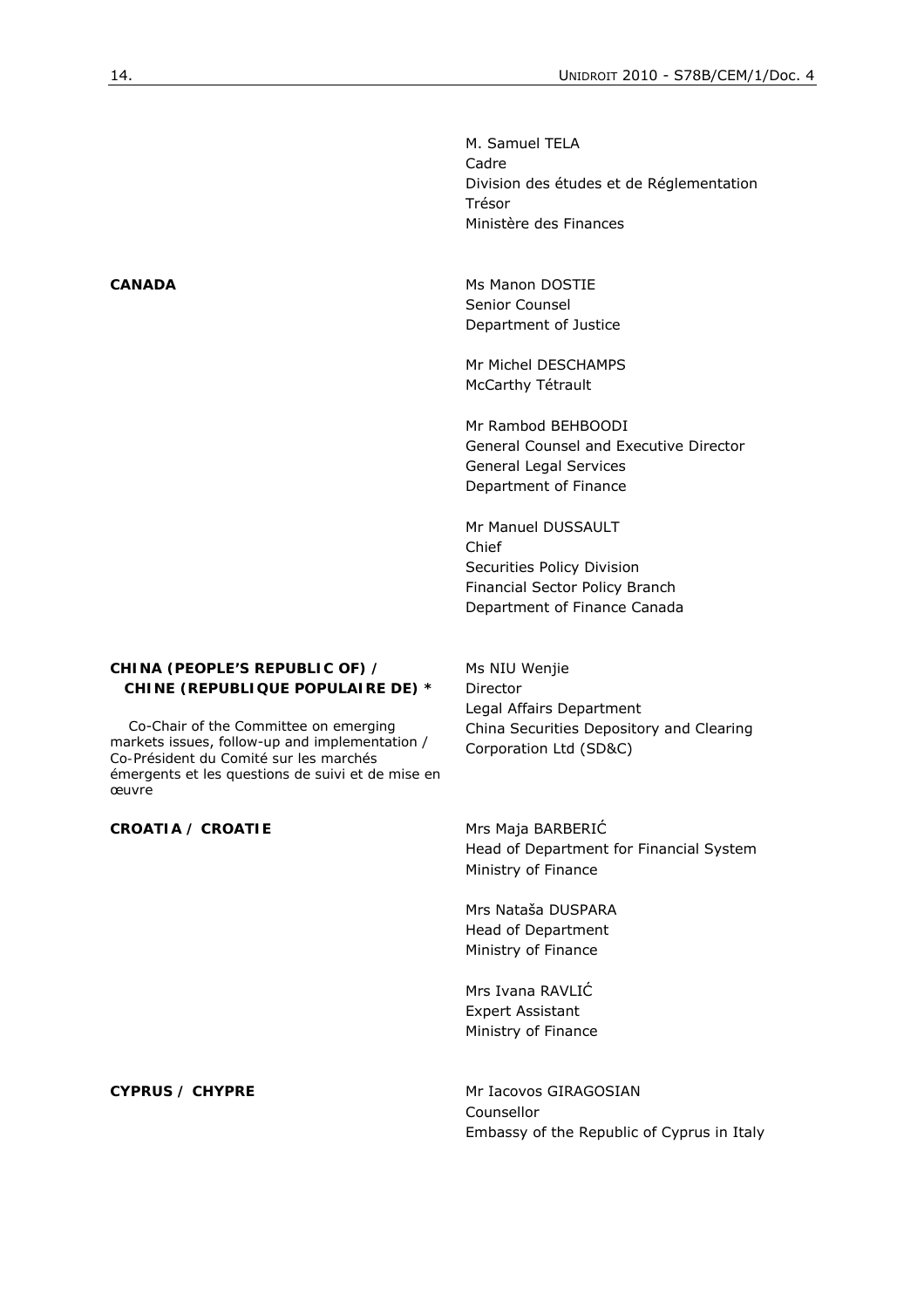| CZECH REPUBLIC / REPUBLIQUE TCHEQUE | Ms Daniela DOLEŽALOVÁ<br>Legal Advisor<br>Financial Markets Department<br>Ministry of Finance<br>Mr Josef LITOŠ                              |
|-------------------------------------|----------------------------------------------------------------------------------------------------------------------------------------------|
|                                     | Legal Advisor<br>Ministry of Finance                                                                                                         |
| <b>FRANCE *</b>                     | M. Sébastien COCHARD<br>Délégué aux Affaires Européennes<br><b>BNP Paribas</b>                                                               |
|                                     | M. Philippe LANGLET<br>Directeur juridique du pôle Gestions d'Actifs et<br>Services aux Investisseurs<br>Société Générale                    |
|                                     | M. Philippe GOUTAY<br>Avocat à la Cour - Counsel<br>Freshfields Bruckhaus Deringer LLP                                                       |
|                                     | M. Antoine MAFFEI<br>Avocat à la Cour<br>De Pardieu Brocas Maffei                                                                            |
|                                     | Mme Marguerite ZAUBERMAN<br>Chargée de Mission<br>Direction des systèmes de paiement et des<br>infrastructures de marché<br>Banque de France |
| <b>GERMANY / ALLEMAGNE</b>          | Mr Christian EICHHOLZ<br>Desk Officer<br>Federal Ministry of Justice                                                                         |
| GREECE / GRECE *                    | Mr Dimitris TSIBANOULIS<br>Legal Counsel<br><b>Bank of Greece</b>                                                                            |
| <b>HOLY SEE / SAINT-SIEGE</b>       | M. Tommaso DI RUZZA<br>Attaché au Conseil Pontifical<br>Justice et Paix                                                                      |
|                                     | M. Paolo MENNINI<br>Délégué de la Section Extraordinaire de<br>l'Administration du Patrimoine du Siège<br>Apostolique                        |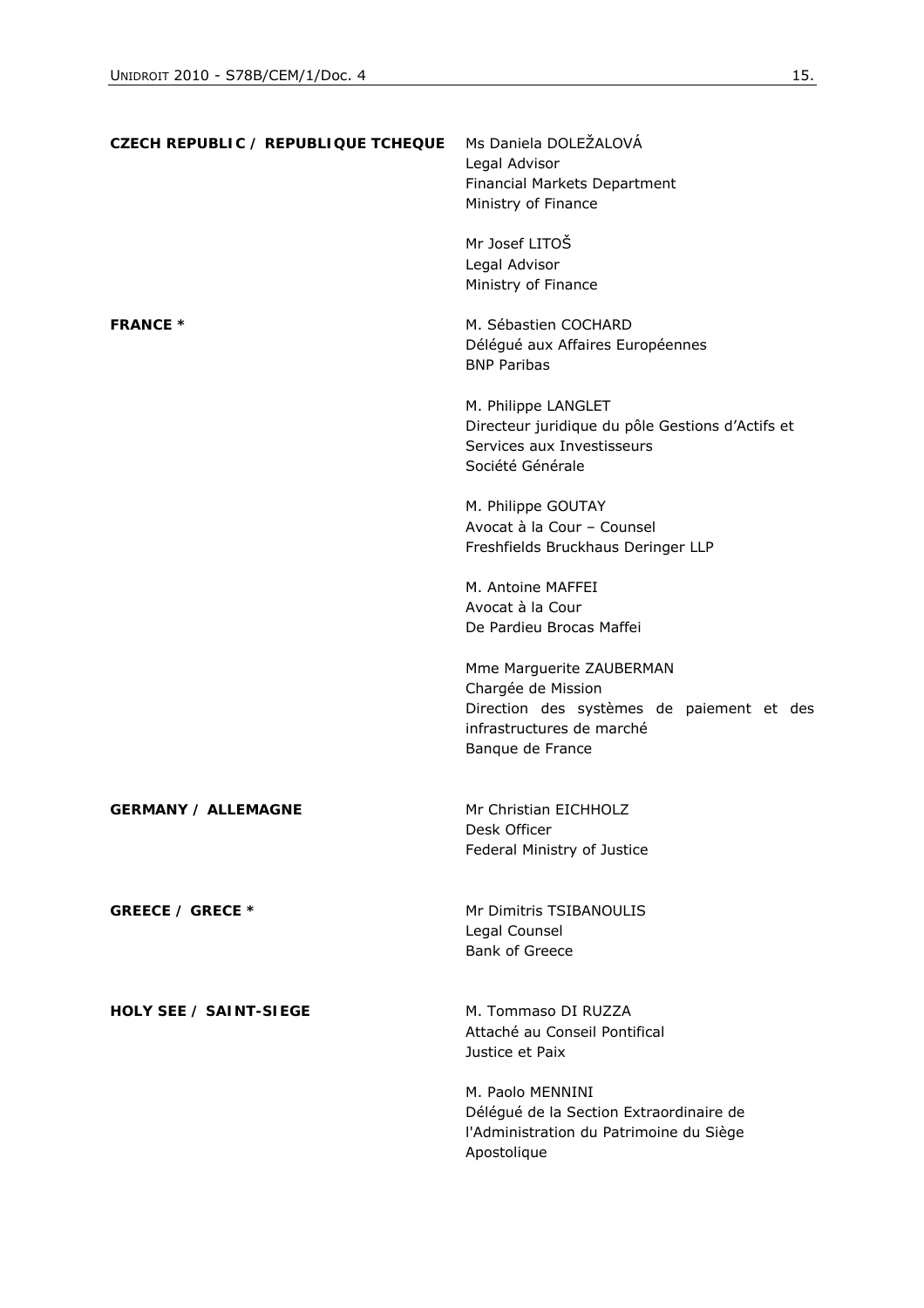|                          | M. Paolo PAPANTI-PELLETIER<br>Juge près le Tribunal de l'État de la Cité du<br>Vatican                                                                                         |
|--------------------------|--------------------------------------------------------------------------------------------------------------------------------------------------------------------------------|
| INDIA / <i>INDE</i> $*$  | Mr Narinder SINGH<br>Joint Secretary & Legal Adviser<br>Ministry of External Affairs                                                                                           |
|                          | Mr Chandra Sekhar MOHAPATRA<br>Director - Capital Markets Division<br>Department of Economic Affairs<br>Ministry of Finance                                                    |
|                          | Mr Ranganayakulu JAGARLAMUDI<br>Executive Director (Law)<br>Securities and Exchange Board of India                                                                             |
|                          | Mr Jayesh SULE<br><b>Executive Director</b><br>National Securities Depository Limited                                                                                          |
| <b>IRELAND / IRLANDE</b> | H.E. Mr Patrick HENNESSY<br>Ambassador<br>Embassy of Ireland in Italy                                                                                                          |
|                          | Ms Dearbhla DOYLE<br>Deputy Head of Mission<br>Embassy of Ireland in Italy                                                                                                     |
| <b>ITALY / ITALIE</b>    | Ms Maria Chiara MALAGUTI<br><b>External Counsel</b><br>Ministry of Foreign Affairs                                                                                             |
|                          | Mr Federico de TOMASI<br>Senior Legal Counsel<br>Bank of Italy                                                                                                                 |
| JAPAN / JAPON *          | Mr Hideki KANDA<br>Professor of Law<br>University of Tokyo                                                                                                                     |
| LATVIA / LETTONIE        | Ms Liga KLEINBERGA<br>Legal Adviser of the European Union and<br>International Affairs Division of the<br>Financial and Capital Market Commission of the<br>Republic of Latvia |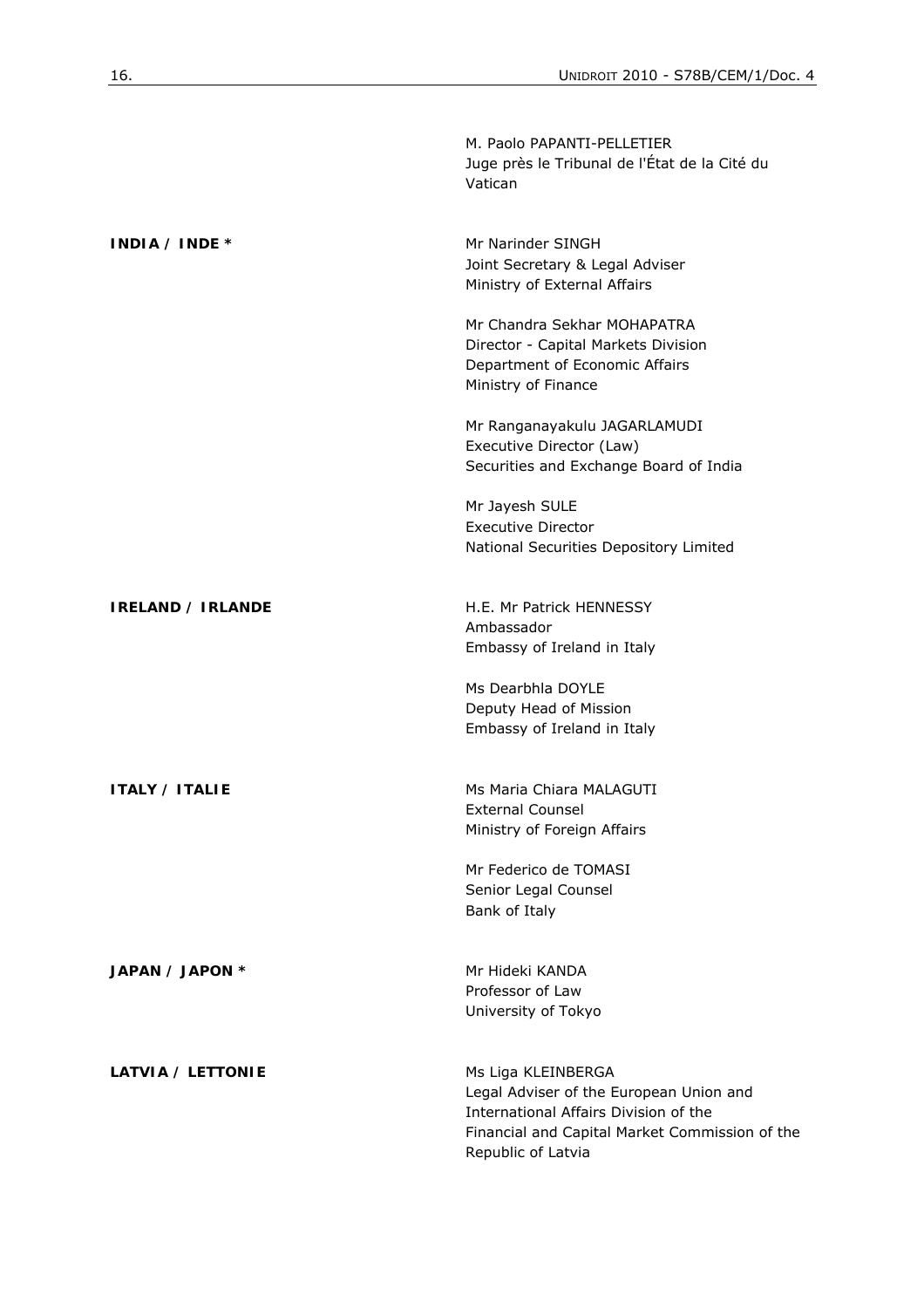| MALTA / MALTE          | Mr Robert VELLA BALDACCHINO<br>Deputy General Manager<br>CSD, MaltaClear & Compliance & Market<br>Operations<br>Member of the Executive Committee<br>Malta Stock Exchange plc |
|------------------------|-------------------------------------------------------------------------------------------------------------------------------------------------------------------------------|
| NETHERLANDS / PAYS-BAS | Mr Cyril B. van DER NET<br>Senior Legal Advisor<br>Ministry of Justice                                                                                                        |
| NIGERIA *              | Mr Olukayode OLATOKE<br>Special Assistant to the Minister of Justice<br>Federal Ministry of Justice                                                                           |
|                        | Miss Aisha Muhammed BELLO<br>Personal Assistant to the Minister of Justice<br>Federal Ministry of Justice                                                                     |
|                        | Mrs Ifeyinwa Rita NJOKANMA<br>Deputy Director International<br>Law Department<br>Federal Ministry of Justice                                                                  |
|                        | Mrs Victoria C. UMOREN<br><b>Desk Officer UNIDROIT</b><br>Federal Ministry of Justice                                                                                         |
|                        | Mr Edosa K. AIGBEKAEN<br>Director (Legal) and Secretary to the<br>Commission<br>Securities & Exchange Commission Nigeria                                                      |
|                        | Mr Reginald Chukwudi KARAWUSA<br>Assistant Director<br>Head, Enforcement & Compliance Department<br>Securities & Exchange Commission                                          |
| POLAND / POLOGNE       | Mr Hubert NAKONECZNY<br>Head of Legal Advice Division<br>Legal Department<br>National Bank of Poland                                                                          |
|                        | Mr Szymon WOŹNIAK<br>Assistant<br>Payment Systems and Payment Services Unit<br>Department for Financial Market Development<br>Ministry of Finance                             |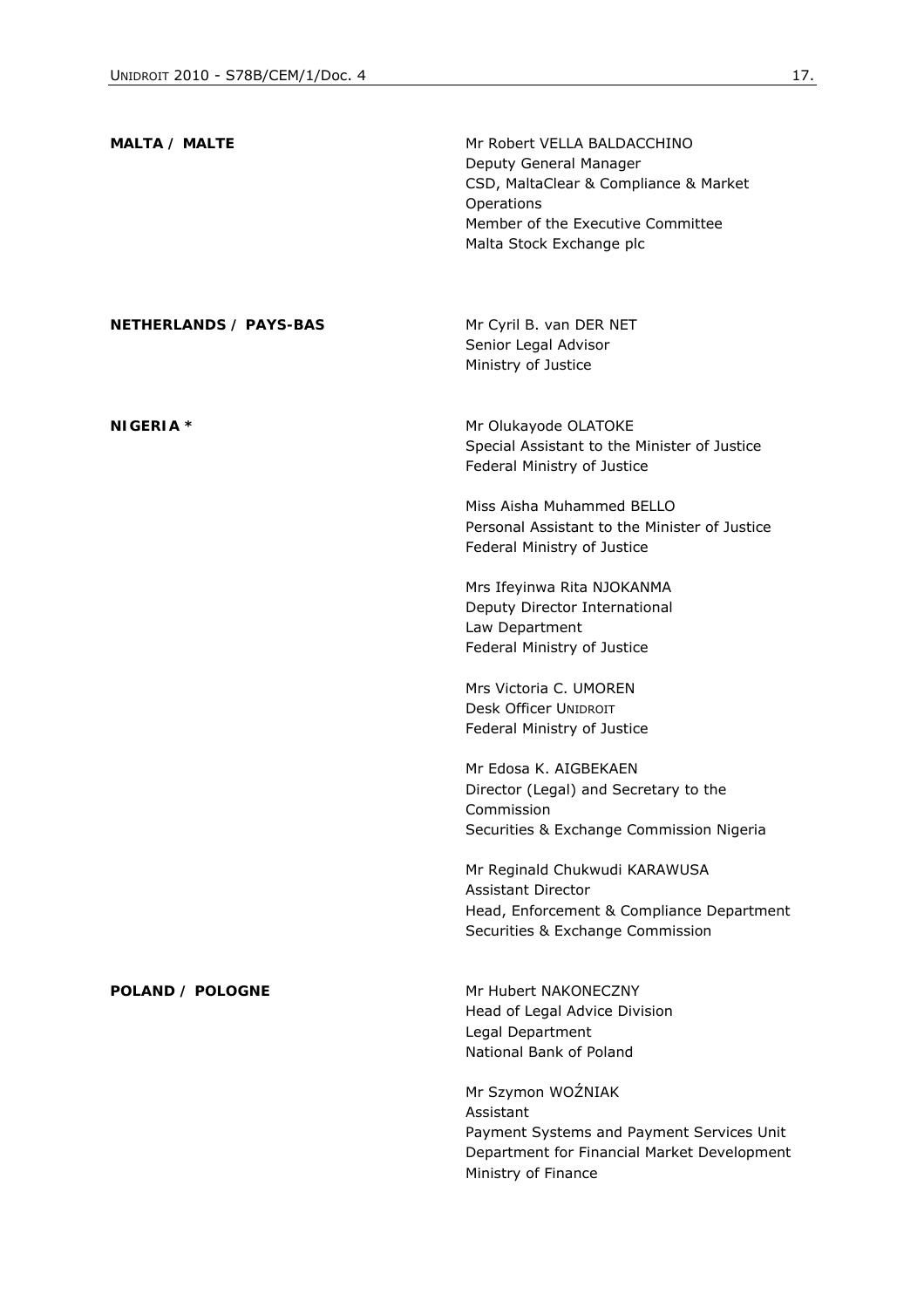| <b>PORTUGAL</b>                                     | Mr João SOUSA GIÃO<br>Deputy Director - Regulatory Policy and<br><b>International Affairs Department</b><br>Portuguese Securities Market Commission |
|-----------------------------------------------------|-----------------------------------------------------------------------------------------------------------------------------------------------------|
| <b>QATAR</b>                                        | Mr Nasser Ahmed AL-SHAIBI<br>Chief Executive Officer<br><b>Qatar Financial Markets Authority</b>                                                    |
|                                                     | Mr Ahmad Salim SULTAN<br>Director - Media and Communication Department<br><b>Qatar Financial Markets Authority</b>                                  |
|                                                     | Mr Saeed Abu Kumbal ZUMAM<br>Economic expert - Executive Management<br><b>Qatar Financial Markets Authority</b>                                     |
| REPUBLIC OF KOREA /<br><b>REPUBLIQUE DE COREE *</b> | Mr SHIN Woosic<br><b>First Secretary</b><br>Embassy of the Republic of Korea in Rome                                                                |
|                                                     | Mr CHON Hyu-Jae<br>Judge of Seoul High Court                                                                                                        |
|                                                     | Mr CHOE Jung Chul<br>Part Leader of Risk Management Team, Korea<br>Securities Depository                                                            |
|                                                     | Mr JUNG Gyung Young<br>Professor - College of Law<br>Sungkyunkwan University                                                                        |
| ROMANIA / ROUMANIE                                  | Mr Bogdan CHETREANU<br>Commissioner<br>National Securities Commission of Romania                                                                    |
| RUSSIAN FEDERATION / FEDERATION DE<br><b>RUSSIE</b> | Mr Alexey FILIPPOV<br>Counsellor of the Legal Department<br>Ministry of Economic Development                                                        |
|                                                     | Mr Maxim KAPITAN<br>Referent<br>Department of the Corporate Governance<br>Ministry of Economic Development                                          |
|                                                     | Mr Rostislav KOKOREV<br>Deputy Director of the Department of Corporate<br>Governance<br>Ministry of Economic Development                            |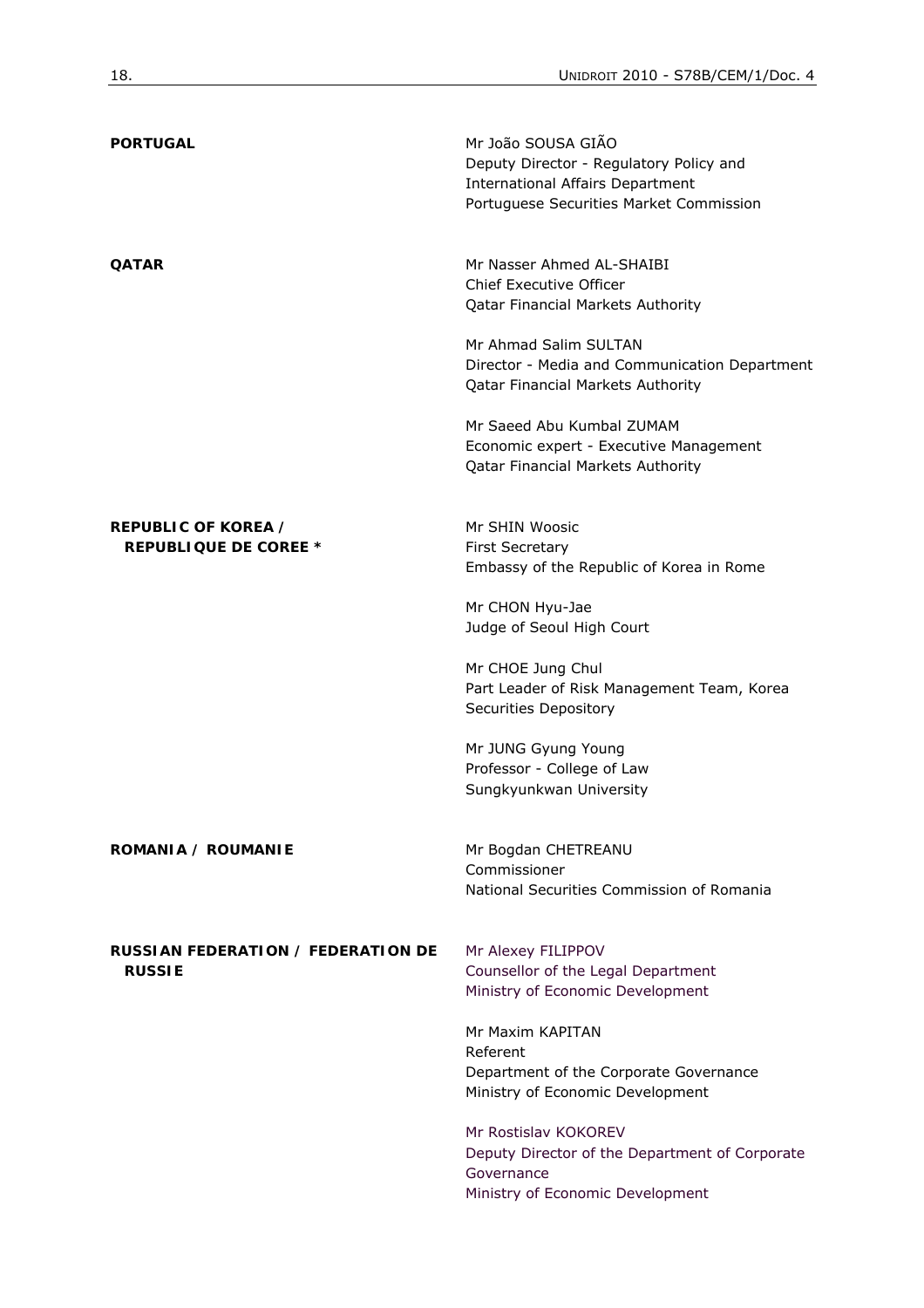|                                                        | Ms Irina MAMROVA<br>Deputy Director<br>Office of International Affairs<br><b>Federal Financial Markets Service</b>                                              |
|--------------------------------------------------------|-----------------------------------------------------------------------------------------------------------------------------------------------------------------|
| <b>SLOVAK REPUBLIC / REPUBLIQUE</b><br><b>SLOVAQUE</b> | Mrs Eva BENKOVIČOVÁ<br>Department of Capital Market and Insurance<br>Capital Market Division<br>Ministry of Finance                                             |
| SLOVENIA / SLOVENIE                                    | Mr Andrej LAMPE<br>Advisor<br>Ministry of Finance<br>Financial System Department                                                                                |
| SOUTH AFRICA / AFRIQUE DU SUD *                        | Ms Rebecca TEE<br>Chief Director - Legal Services<br>National Treasury                                                                                          |
|                                                        | Mrs Maria Rosina VERMAAS<br>Head - Legal Services<br>Strate, Central Securities Depository                                                                      |
|                                                        | Mr Duncan M. SEBEFELO<br><b>Counsellor Multilateral Affairs</b><br>Embassy of South Africa in Italy                                                             |
| SPAIN / ESPAGNE                                        | Mr Miguel MORA HIDALGO<br>Senior Advisor (Treasury)<br>Ministry of Economy and Finance<br>Professor of Financial Law at the<br>Complutense University of Madrid |
|                                                        | Mr Francisco J. GARCIMARTÍN ALFÉREZ<br>Professor of Law<br>Universidad Rey Juan Carlos                                                                          |
| SWEDEN / SUEDE                                         | Mrs Karin WALLIN-NORMAN<br>Consultant<br>Ministry of Justice                                                                                                    |
| SWITZERLAND / SUISSE                                   | Mr Hans KUHN<br>Director<br><b>Swiss National Bank</b>                                                                                                          |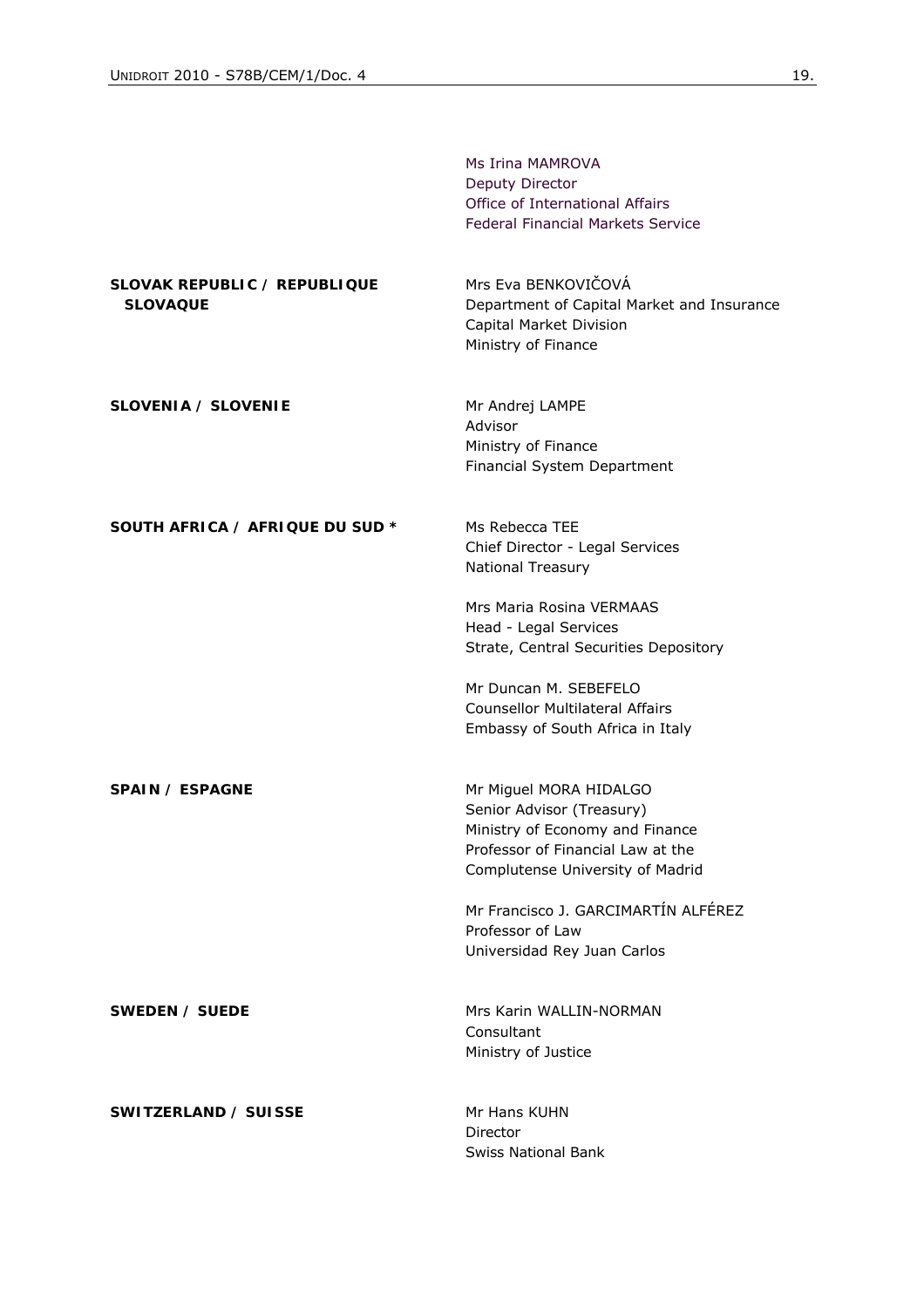|                                                              | Mr Luc THEVENOZ<br>Professeur<br>Université de Genève<br>Centre de droit bancaire et financier                                                                                      |
|--------------------------------------------------------------|-------------------------------------------------------------------------------------------------------------------------------------------------------------------------------------|
| <b>TUNISIA / TUNISIE</b>                                     | Mme Samia Ilhem AMMAR<br>Ministre Plénipotentiaire<br>Ambassade de Tunisie en Italie                                                                                                |
| <b>TURKEY / TURQUIE</b>                                      | Ms Makbule KOÇAK<br>Legal Counsellor<br>Embassy of the Republic of Turkey in Italy<br>Mr Ali ÇIÇEN<br>Head of Department<br><b>Incomes Policy Department</b><br>Ministry of Finance |
| UNITED KINGDOM / ROYAUME-UNI                                 | Mr Antony W. BEAVES<br>Senior Legal Adviser<br>Bank of England                                                                                                                      |
| UNITED STATES OF AMERICA /<br><b>ETATS-UNIS D'AMERIQUE *</b> | Prof. Charles W. MOONEY, Jr.<br>Private Sector Adviser<br>Professor of Law<br>University of Pennsylvania Law School                                                                 |
| <b>URUGUAY</b>                                               | Mr Carlos Osvaldo BENTANCOUR FERNÁNDEZ<br>Minister Counsellor<br>Embassy of Uruguay in Italy                                                                                        |
| <b>VENEZUELA</b>                                             | Mr Edgardo IBARRA<br>Second Secretary<br>Embassy of the Bolivarian Republic of Venezuela<br>in Italy                                                                                |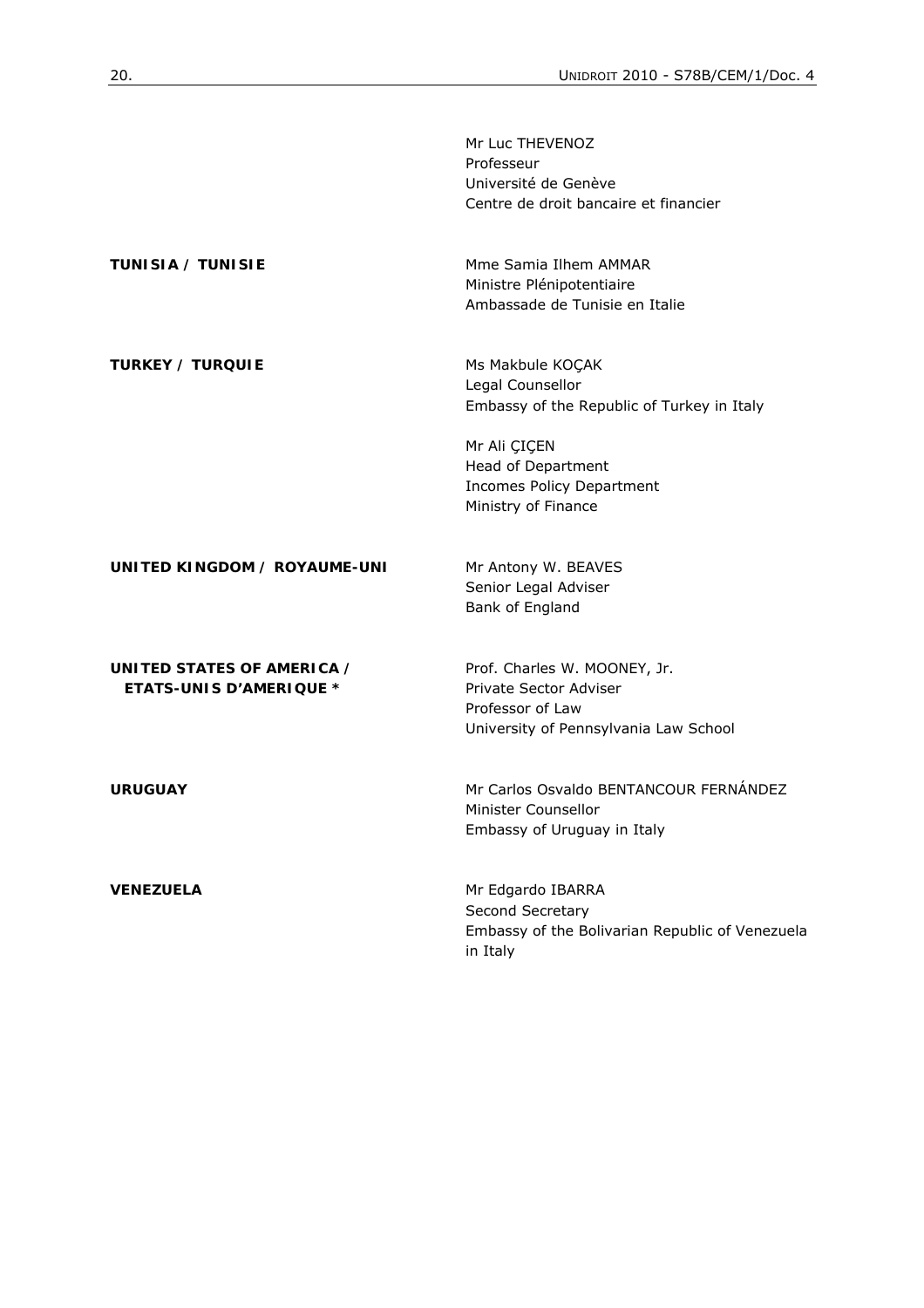#### **REGIONAL ECONOMIC INTEGRATION ORGANISATION**  *ORGANISATION REGIONALE D'INTEGRATION ECONOMIQUE \*\**

**EUROPEAN UNION /**   *UNION EUROPEENNE*  Mr Konstantinos TOMARAS Principal Administrator European Commission

Mr Philipp PAECH Seconded National Expert European Commission

**\* \* \*** 

**EUROPEAN CENTRAL BANK (ECB) /**   *BANQUE CENTRALE EUROPEENNE (BCE) \*\*\** 

Mr Klaus LÖBER Head of Oversight Division

#### **INTERGOVERNMENTAL ORGANISATIONS**  *ORGANISATIONS INTERGOUVERNEMENTALES*

| <b>INTERNATIONAL MONETARY FUND (IMF) /</b> | Mr Wouter BOSSU   |
|--------------------------------------------|-------------------|
| <b>FONDS MONETAIRE INTERNATIONAL</b>       | Senior Counsel    |
| (FMI)                                      | Legal Department  |
| UNITED NATIONS COMMISSION ON               | Mr Spiros BAZINAS |

**UNITED NATIONS COMMISSION ON INTERNATIONAL TRADE LAW (UNCITRAL)/**  *COMMISSION DES NATIONS UNIES POUR*  International Trade Law Division *LE DROIT COMMERCIAL INTERNATIONAL*  Office of Legal Affairs *(CNUDI)*

**WORLD BANK /** *BANQUE MONDIALE* Mr José M. GARRIDO

Senior Counsel

Senior Legal Officer

<sup>\*\*</sup> Regional economic integration organisations and International Organisations indicated by a double asterisk are members of the Committee on emerging markets issues, follow-up and implementation; those indicated by a triple *asterisk are Observers to the Committee / Les Organisations régionales d'intégration économique et les Organisations internationales indiquées par une double astérisque sont membres du Comité*  sur les marchés émergents et les questions de suivi et de mise en œuvre; celles indiquées par une triple astérisque sont Observateurs auprès du Comité.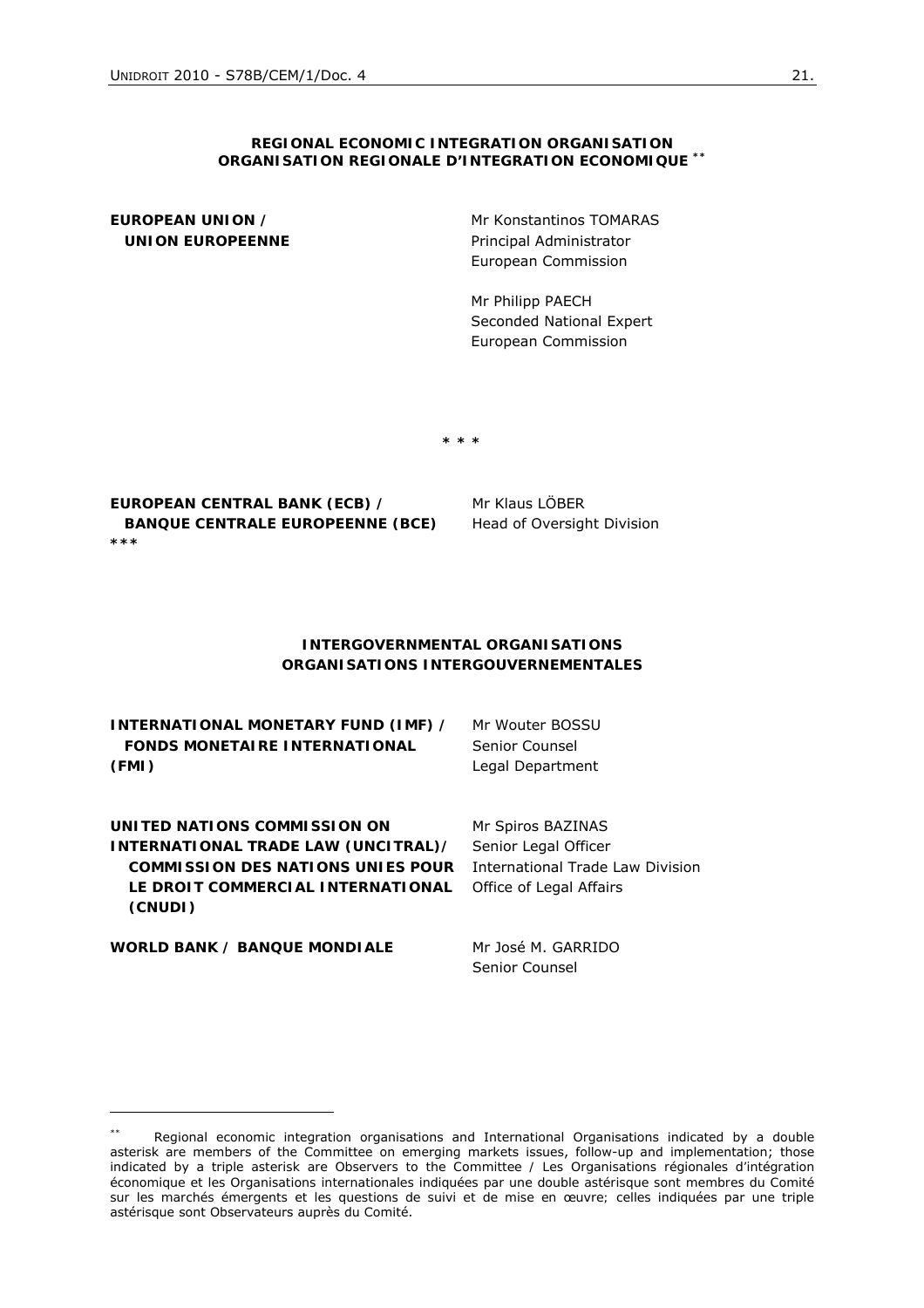# **NON-GOVERNMENTAL ORGANISATIONS**

ORGANISATIONS NON GOUVERNEMENTALES \*\*

| ASIA-PACIFIC CSD GROUP (ACG) | Ms NIU Wenjie<br>Director<br>Legal Affairs Department<br>China Securities Depository and Clearing<br>Corporation Ltd (SD&C)<br>Ms Mariko KASAI<br>Manager<br><b>International Department</b><br>Japan Securities Depository Center, Inc.<br>Mr Hidetoshi NAGATA<br>Senior Manager<br>Corporate Planning Department<br>Japan Securities Depository Center, Inc.<br>Mr Hideki TOMITA<br>Manager |
|------------------------------|-----------------------------------------------------------------------------------------------------------------------------------------------------------------------------------------------------------------------------------------------------------------------------------------------------------------------------------------------------------------------------------------------|
|                              | Corporate Planning Department<br>Japan Securities Depository Center, Inc.<br>Mr DUONG Van Quan<br>Deputy Manager<br>Vietnam Securities Depository (VSD)<br>Securities Registration Division<br>VSD's Branch in Hochiminh City                                                                                                                                                                 |
|                              | Ms PHUONG Hoang Lan Huong<br>Chief Executive Officer<br>Vietnam Securities Depository (VSD)<br>Mr Nguyen Hung<br>Vice Director<br>Market Supervision Department<br>State Securities Commission of Vietnam<br>(SSC)                                                                                                                                                                            |
| <b>EUROPEANISSUERS ***</b>   | Mr Thiebald CREMERS<br>Lawyer - Public Affairs<br><b>BNP Paribas</b><br>Mr Carmine DI NOIA<br>Deputy Director General<br>Head Capital Markets and Listed Companies<br><b>ASSONIME</b>                                                                                                                                                                                                         |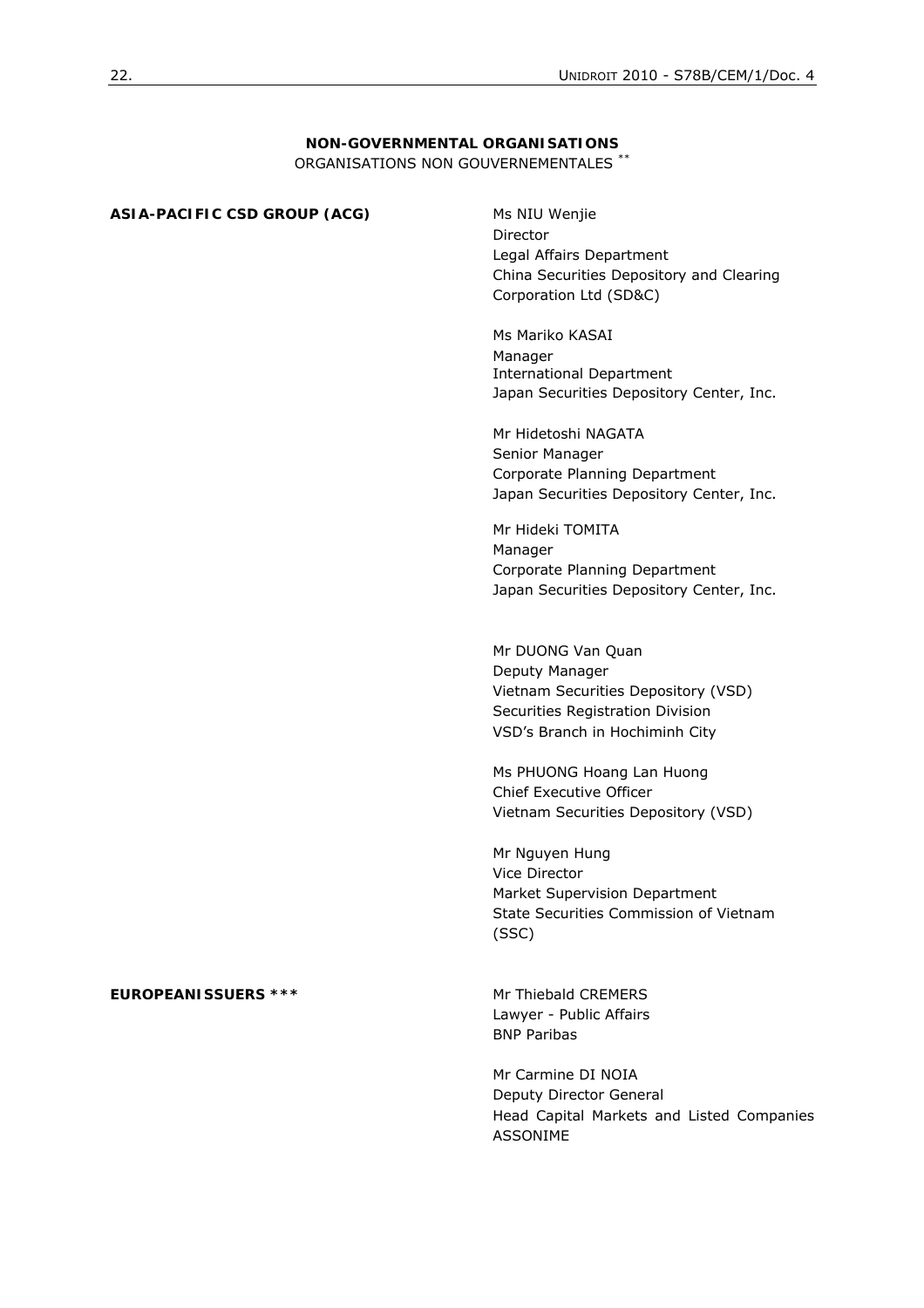| EUROPEAN CENTRAL SECURITIES<br>DEPOSITORIES ASSOCIATION (ECSDA)                                                                                                          | Mr Sefa GUVEN<br>Attorney at Law                                                                                                                                                                                    |
|--------------------------------------------------------------------------------------------------------------------------------------------------------------------------|---------------------------------------------------------------------------------------------------------------------------------------------------------------------------------------------------------------------|
| <b>INTERNATIONAL BAR ASSOCIATION</b>                                                                                                                                     | Mr Marcello GIOSCIA<br>Studio Legale Ughi & Nunziante                                                                                                                                                               |
| <b>INTERNATIONAL ORGANISATION OF</b><br>SECURITIES COMMISSIONS (IOSCO) /<br><b>ORGANISATION INTERNATIONALE DES</b><br><b>COMMISSIONS DE VALEURS MOBILIÈRES</b><br>(OICV) | Ms Rita CUNHA<br>Advisor on the Implementation of the IOSCO<br>Multilateral Memorandum of Understanding<br>International Organization of Securities<br>Commissions (IOSCO)<br><b>General Secretariat</b>            |
| <b>INTERNATIONAL SWAPS AND DERIVATIVES</b><br><b>ASSOCIATION INC. (ISDA)</b>                                                                                             | Mr Edward H. MURRAY<br>Chairman<br>Financial Law Reform Group<br>Allen & Overy LLP - Partner                                                                                                                        |
| UNION INTERNATIONALE DES AVOCATS<br>(UIA)                                                                                                                                | Me Corrado DE MARTINI<br>Président<br>Studio Legale De Martini<br>Me Silvestre TANDFAU DE MARSAC<br>Président de la Commission des services<br>financiers<br>Fischer, Tandeau de Marsac, Sur & Associés<br>(S.C.P.) |

#### **OTHER PARTICIPANTS TO THE COLLOQUIUM /** *AUTRES PARTICIPANTS AU COLLOQUE*

# **Chairmen and Speakers /** *Présidents et orateurs*

| Mr Oleksandr BIRYUKOV | Associate Professor of Law<br>Kyiv Taras Shevchenko National University                                                                            |
|-----------------------|----------------------------------------------------------------------------------------------------------------------------------------------------|
| Mr Hubert de VAUPLANE | Directeur Juridique et Conformité du Groupe<br>Crédit Agricole S.A. / Group General Counsel<br>Legal and Compliance Credit Agricole S.A.<br>France |
| Prof. Peter DORALT    | Vienna University of Economics and Business<br>Austria                                                                                             |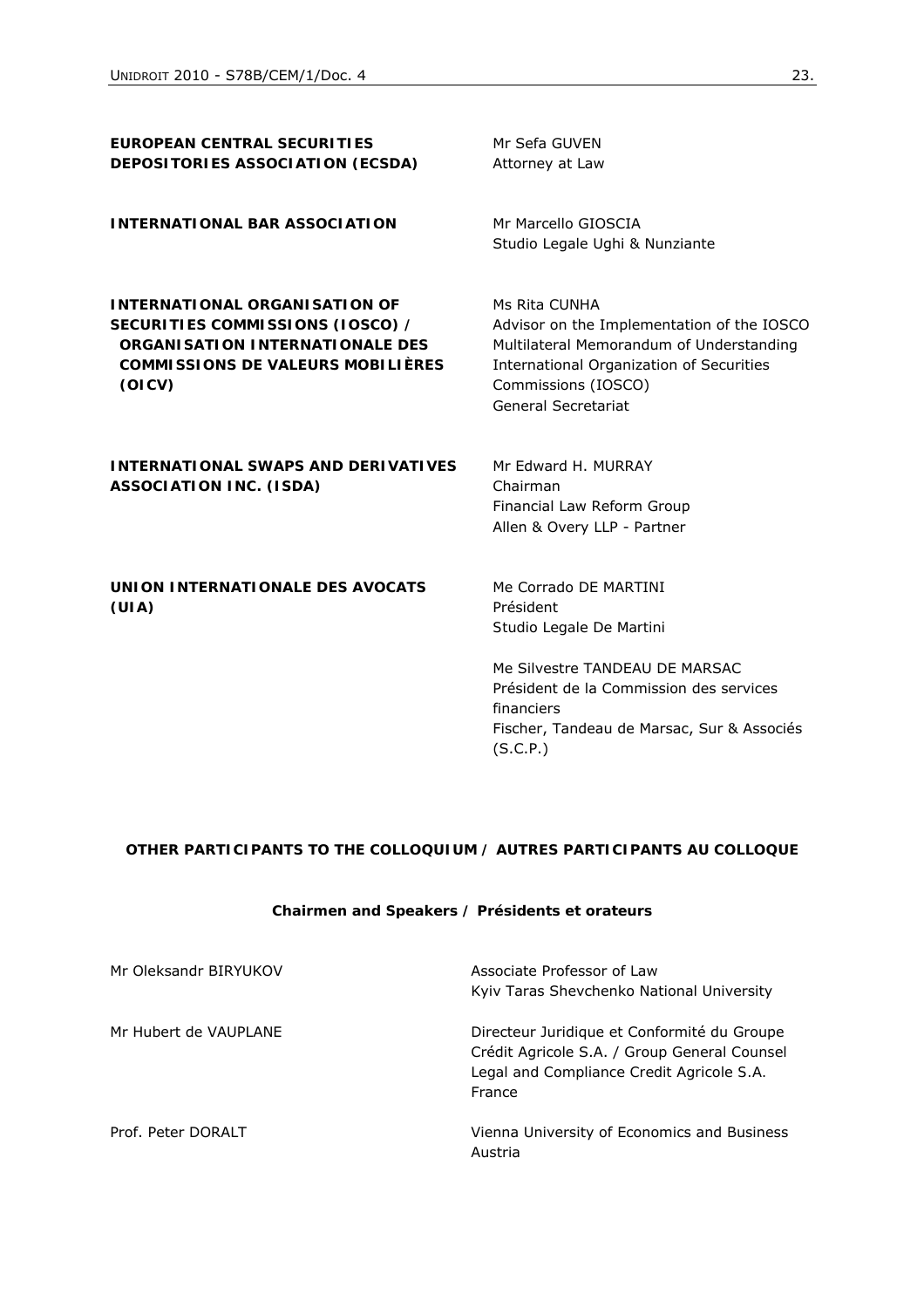| Prof. Luca ENRIQUES      | Commissioner - Consob<br>Italy                                 |
|--------------------------|----------------------------------------------------------------|
| Prof. Herbert KRONKE     | Professor of Law<br>University of Heidelberg<br>Germany        |
| Ms Isabelle LEBBE        | Partner<br>Arendt & Medernach<br>Luxembourg                    |
| Mr Guy Wallis MORTON     | Senior Partner<br>Freshfields Bruckhaus Deringer<br>London     |
| Prof. Alain PIETRANCOSTA | University of Paris I - Panthéon-Sorbonne<br>France            |
| Mr Michael SCHUSSLER     | Vice President and Counsel<br>Federal Reserve Bank of New York |

\*  $\star$ 

Mr Matteo GARGANTINI Consob

Professor Dr. André PRÜM Dean of the School of Law,

Mrs Margherita BIANCHINI Deputy Director-General ASSONIME Italy

Italy

Mr Lambert KOEHLING Association of German Banks Legal Department

Mr Philippe-Emmanuel PARTSCH Professeur à l'Université de Liège (en droit bancaire et financier européen) Associé, Arendt & Medernach Luxembourg

> Economy and Finance University of Luxembourg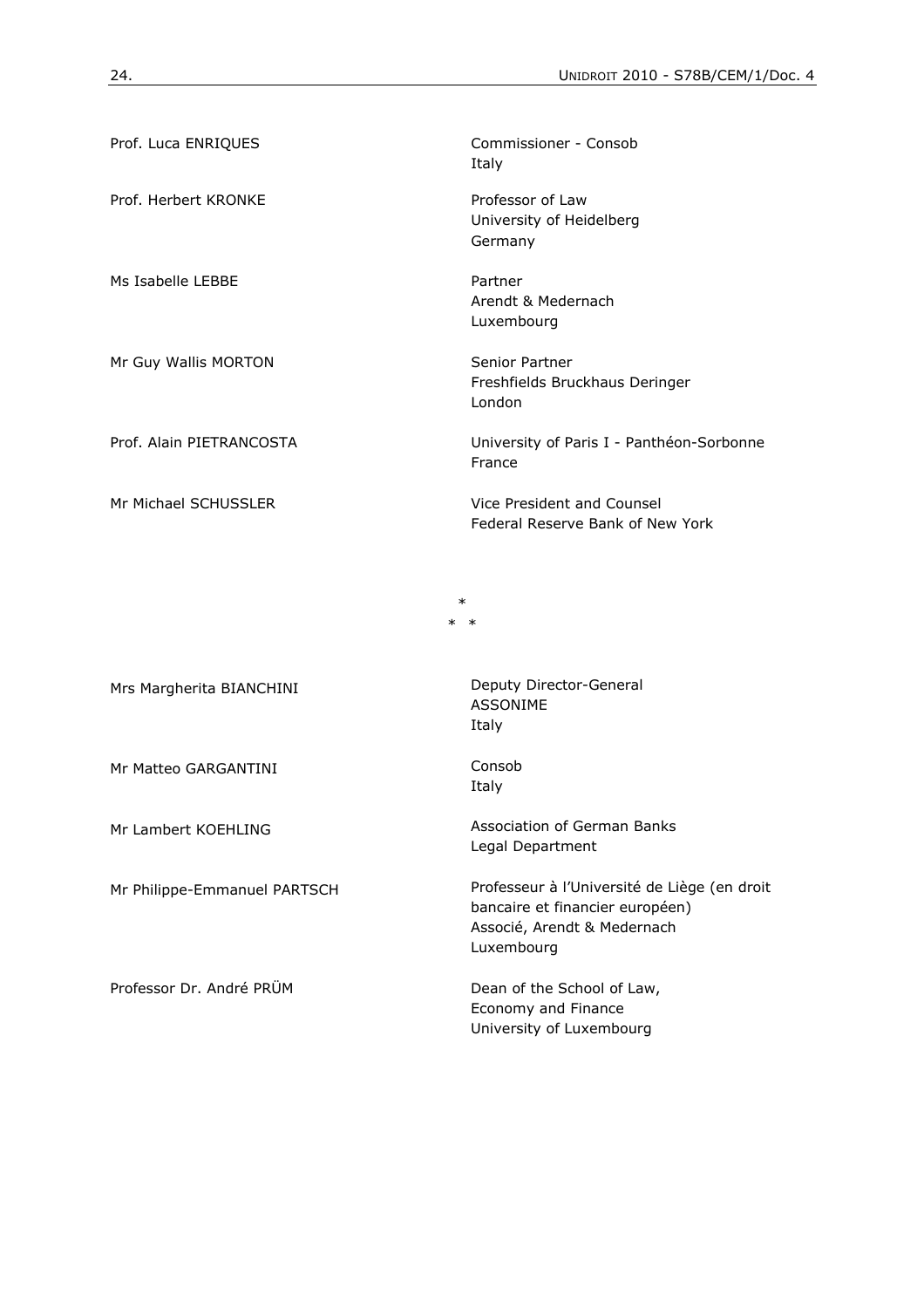# **UNIDROIT SECRETARIAT /** *SECRÉTARIAT D'UNIDROIT*

| Mr Berardino LIBONATI         | President / Président                                    |
|-------------------------------|----------------------------------------------------------|
| Mr Jose Angelo ESTRELLA-FARIA | Secretary General / Secrétaire Général                   |
| Ms Alessandra ZANOBETTI       | Deputy Secretary General / Secrétaire Général<br>adjoint |
| Mr John ATWOOD                | Senior Officer                                           |
| Ms Frédérique MESTRE          | Senior Officer                                           |
| Ms Marina SCHNEIDER           | Senior Officer                                           |
| Mr Thomas KEIJSER             | <b>UNIDROIT Consultant</b>                               |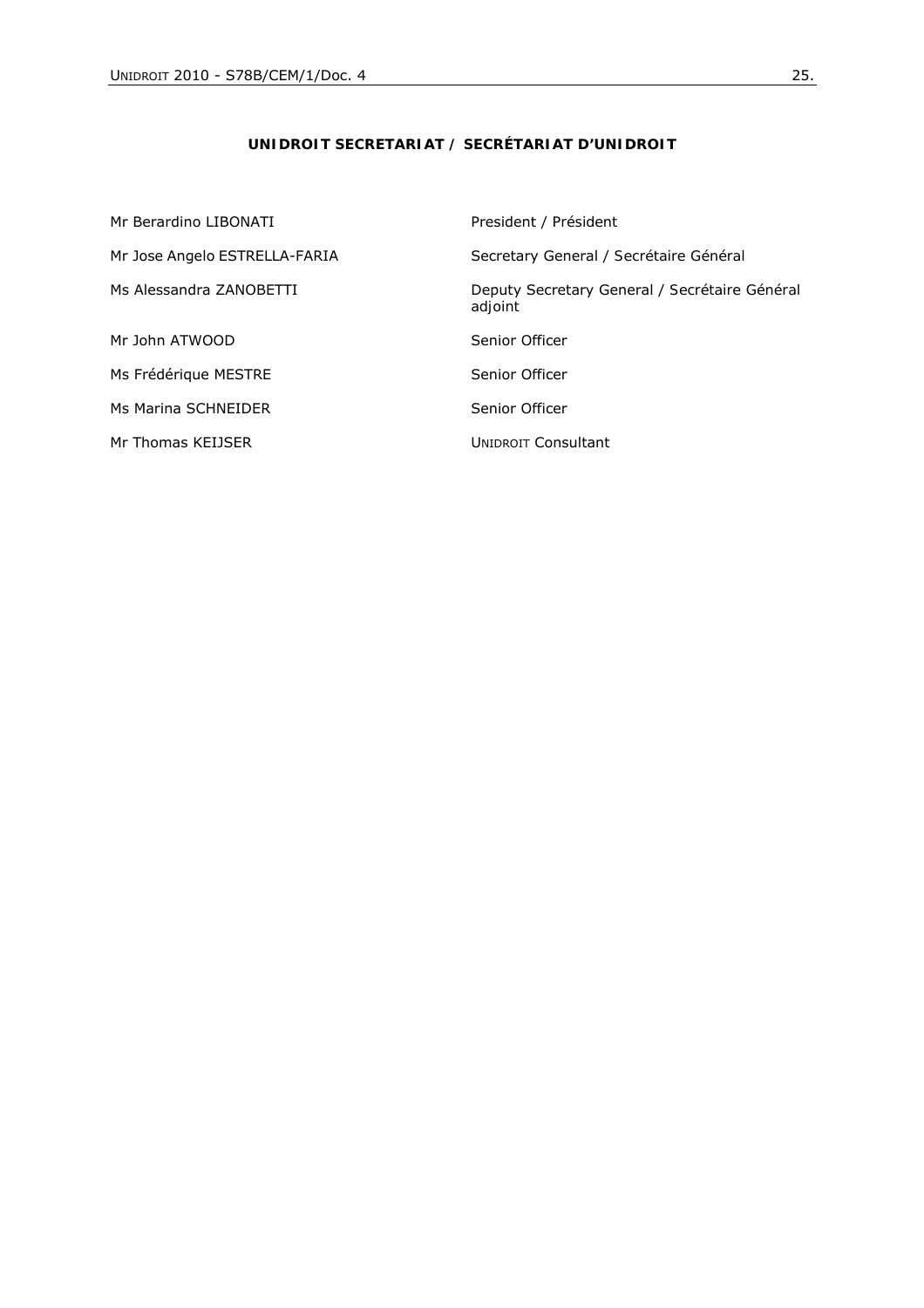#### **APPENDIX II**

#### **AGENDA**

- 1. Opening of the meeting.
- 2. Adoption of the Agenda.
- 3. Colloquium on Financial Markets Law (open meeting on 6 and 7 September).
- 4. Review of the draft "Accession Kit" to the UNIDROIT Convention on Substantive Rules for Intermediated Securities.
- 5. Consideration of the reception given to the Convention in the various countries and proposals for its promotion.
- 6. Future work by UNIDROIT in the area of financial markets law, in particular:
	- (a) Scope of a possible legislative guide on principles and rules to enhance trading in emerging markets;
	- (b) Proposal for an international instrument on the netting of financial instruments.
- 7. Other business.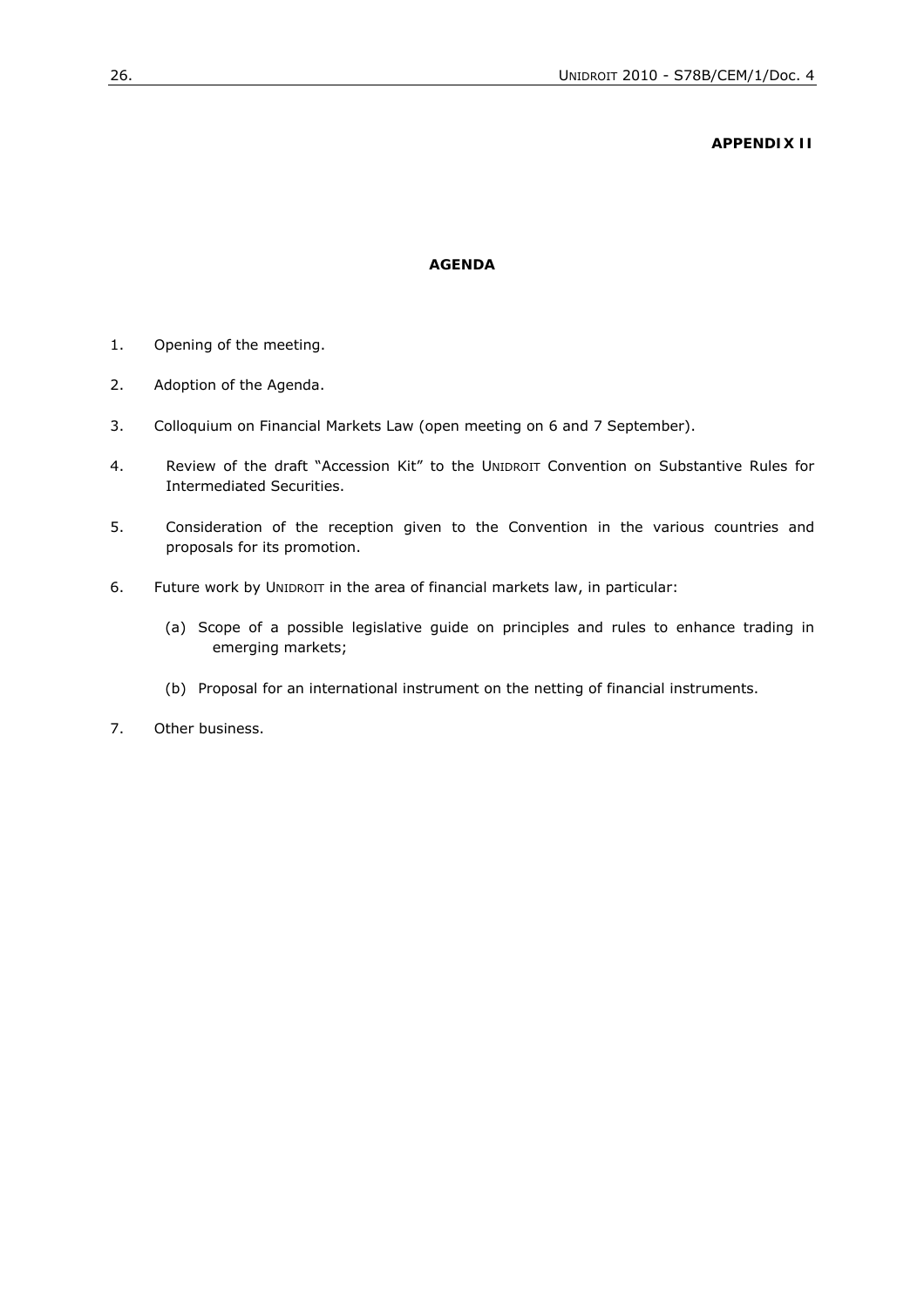**APPENDIX III** 

#### **COLLOQUIUM**

# **THE LAW OF SECURITIES TRADING IN EMERGING MARKETS: LESSONS LEARNED FROM THE FINANCIAL CRISIS AND LONG-TERM TRENDS**

Villa Aldobrandini, Via Panisperna 28, 00184 Rome 6 -7 September 2010

#### **PROGRAMME**

# **MONDAY 6 SEPTEMBER 2010 ENHANCING TRANSPARENCY AND INVESTOR PROTECTION IN SECURITIES MARKETS**

9:00 am – 10:00 am Arrival and Registration of Participants

#### 10:00 am – 10:15 am **Opening Session**

*Chairman* H.E. Ambassador Patrick HENNESSY, Chairman of the 65th session of the UNIDROIT General Assembly

*Welcome Address* - Mr José Angelo ESTRELLA FARIA, Secretary-General, UNIDROIT

*Opening remarks*

Mr Alexandre PINHEIRO DOS SANTOS, Attorney General, Brazilian Securities and Exchange Commission (CVM), Rio de Janeiro

 Ms NIU Wenjie, Director, Legal Affairs Department, China Securities Depository and Clearing Corporation Ltd (SD&C), Beijing

10:30 am – 1:00 pm **1st Session -** *Legal measures to deter manipulation and other unfair trading practices (including insider trading)* 

*Chairman* Professor Herbert KRONKE, University of Heidelberg, former Secretary-General of UNIDROIT

> Mandatory and Contract-based Ownership Disclosure *– Professor Luca ENRIQUES, Consob Commissioner, Rome*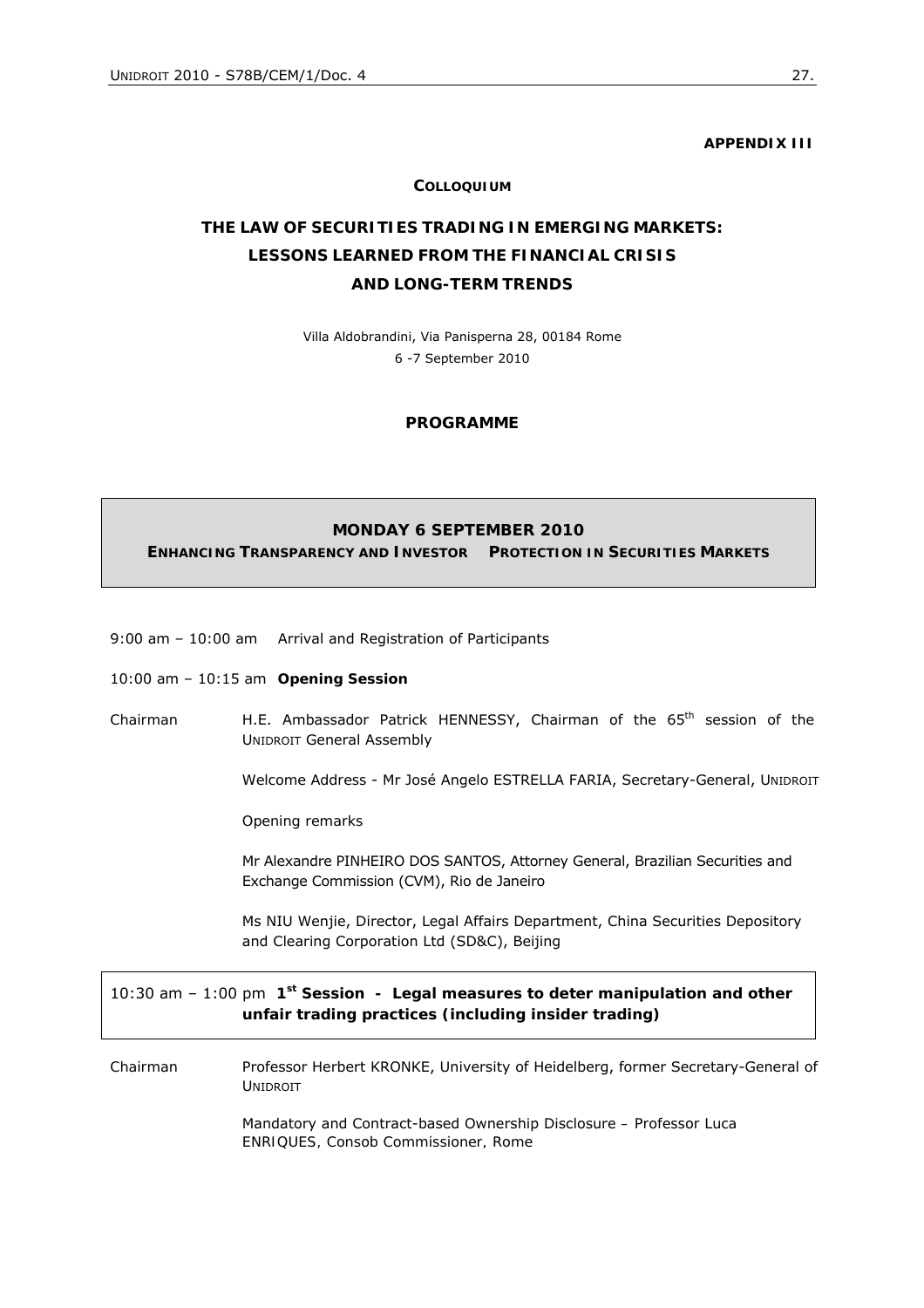The IOSCO Multilateral Memorandum of Understanding Concerning Consultation and Cooperation and the Exchange of Information (IOSCO MMoU): an International Benchmark for Securities Enforcement *– Ms Rita CUNHA, OICV-IOSCO, Madrid* 

12:30 pm – 1:00 pm Comments/Questions by Participants

1:00 pm – 2:30 pm Lunch

2:30 pm – 6:30 pm **2nd Session**

*Chairman* Mr Hans KUHN, Director, Swiss National Bank

2:30 pm – 4:00 pm *Fair and equitable treatment of security holders (including take-over bids)*

> Take-over Rules for Listed Companies, the Basic Issues – *Professor Peter DORALT, former Chairman, Austrian Takeover Commission*

 Investor Protection in the context of Take-over Bids – *Professor Alain PIETRANCOSTA, University of Paris I* 

 Issuers Regulation after the Financial Crisis – *Mr Carmine DI NOIA, Vice Director General, Assonime*

4:00 pm – 4:30 pm Comments/Questions by Participants followed by refreshments

4:30 pm - 6:00 pm *Collective investment schemes: protection of client assets, prevention of conflict of interests and liability*

> UCIs: Prevention of Conflicts of Interest, Protection of Assets and Liability – *Ms Isabelle LEBBE, Arendt & Medernach Law Firm, Luxembourg*

The Geneva Convention Meets Securities Regulation: Beyond Intermediated Securities – *Professor Charles W. MOONEY, Jr., University of Pennsylvania, Philadelphia* 

6:00 pm – 6:30 pm Comments/Questions by Participants

6:30 pm – 8:00 pm *Vin d'honneur*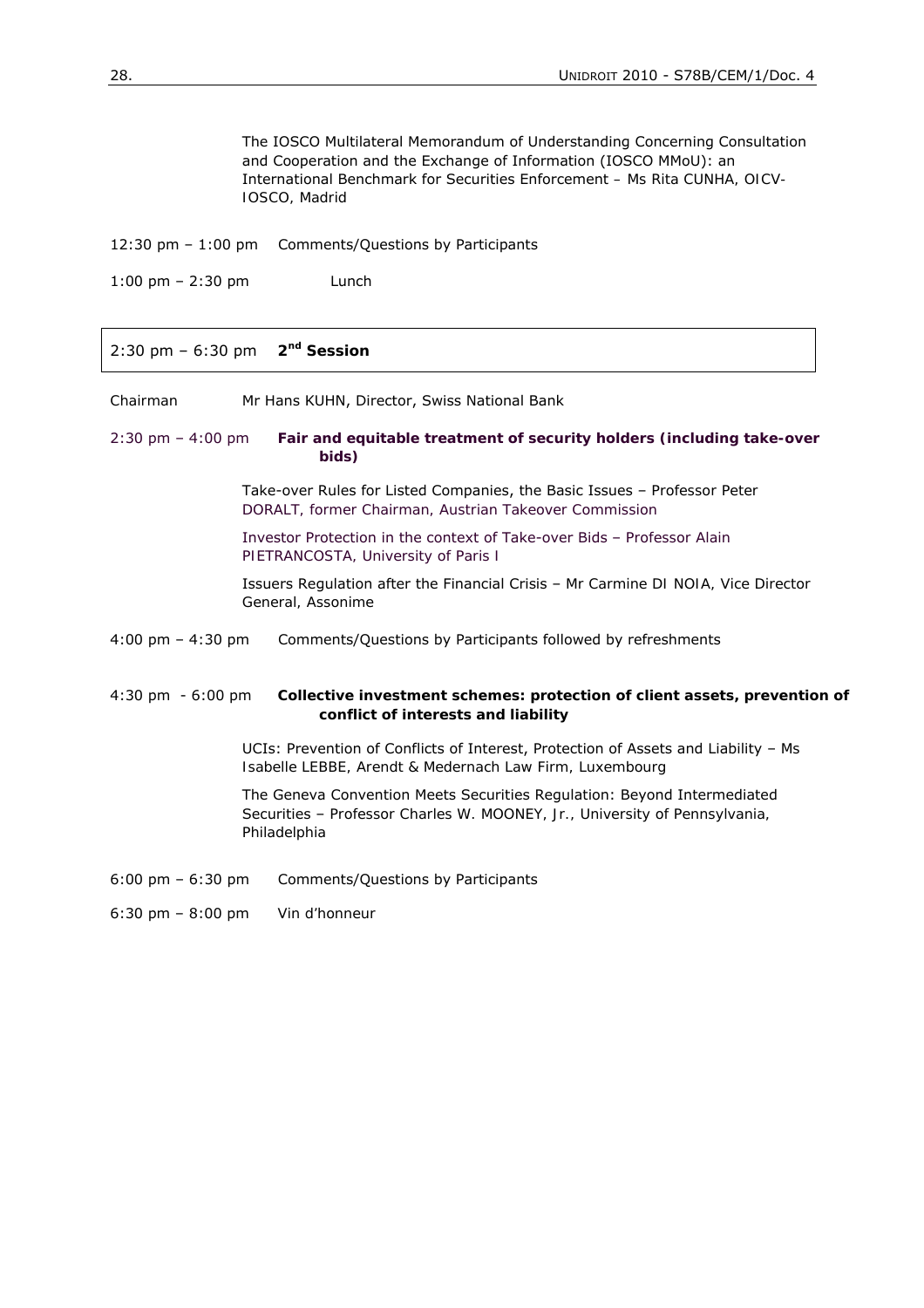#### **TUESDAY 7 SEPTEMBER 2010**

# **THE LEGAL FRAMEWORK FOR SECURITIES TRADING IN EMERGING MARKETS: THE GENEVA SECURITIES CONVENTION AND BEYOND**

# 9:00 am – 11:00 am **1st Session –** *Securities trading meets corporate law: what are "securities" and who holds them?*

*Chairman* Professor Hideki KANDA, University of Tokyo

 Corporate law and Geneva Convention: a Bone of Contention ? – *Mr Hubert de VAUPLANE, General Counsel Crédit Agricole S.A. Group, Paris*

 Trends and Patterns in Brazilian Law – *Ms Nora RACHMAN,* Securities Law Expert, São Paulo

 Who is the shareholder? Shareholders, account holders and nominees *– Professor Luc THÉVENOZ, University of Geneva*

10:30 am – 11:00 am Comments/Questions by Participants followed by refreshments

# 11:00 am– 1:00 pm **2nd Session –** *Securities trading meets property law: holding patterns and rights of account holders*

*Chairman* Professor Charles W. MOONEY, Jr., University of Pennsylvania, Philadelphia Book-entry Operations and Property Law – *Professor Hideki KANDA, University of Tokyo*  Acquisition and Disposition of Intermediated Securities: The Interplay between the Convention and National Law – *Professor Francisco J. GARCIMARTÍN ALFÉREZ, Universidad Rey Juan Carlos, Madrid*  Security interests under the Geneva Securities Convention – matters optional or left to law outside the Convention *– Mr Michel DESCHAMPS, McCarthy Tétrault, Montréal*  Fraud and error under the Convention and under English law *– Mr Guy MORTON, Freshfields Law Firm, London*  12:30 pm – 1:00 pm Comments/Questions by Participants 1:00 pm – 2:30 pm Lunch